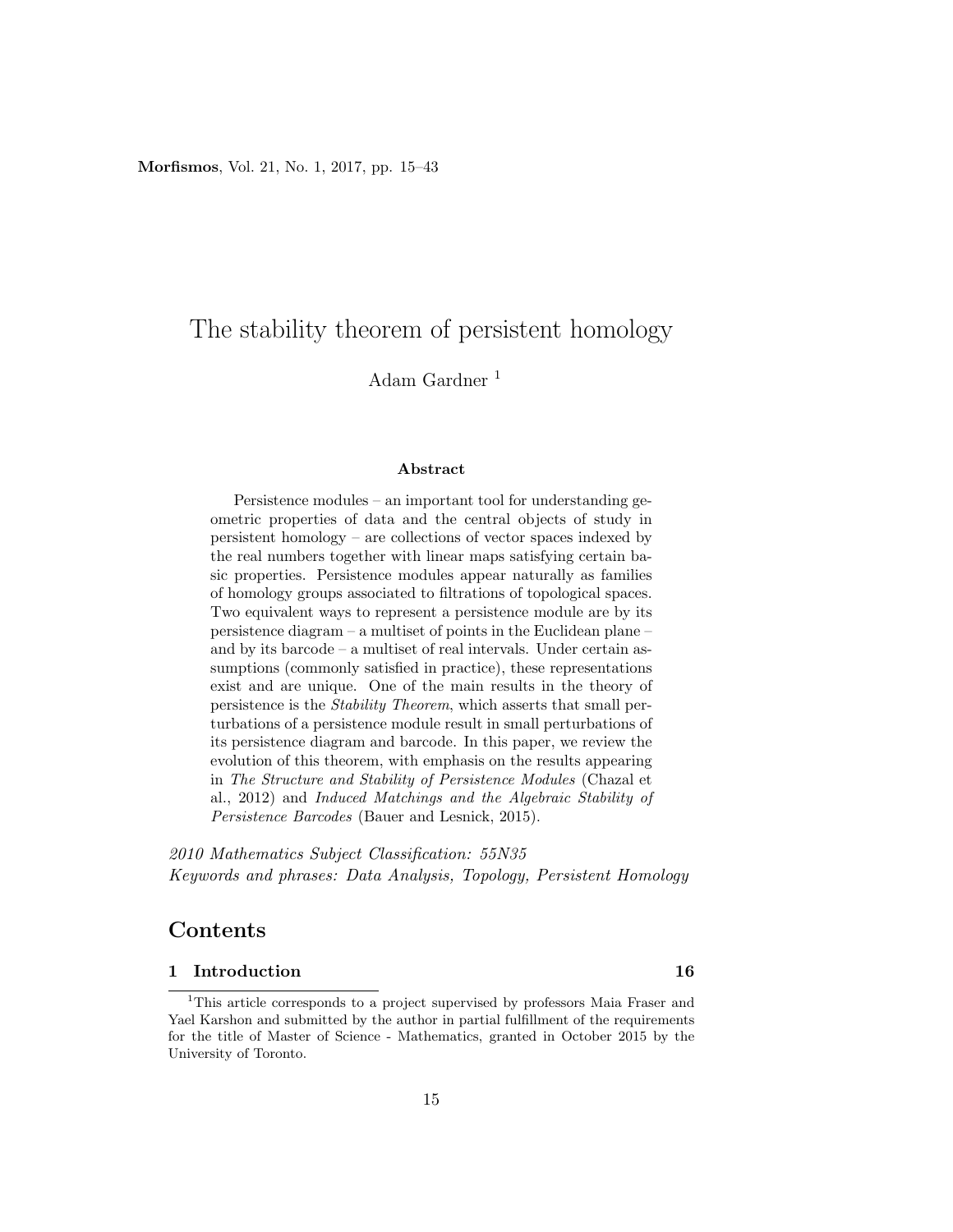| 2 The Structure and Stability of Persistence Modules    |                                                                               |    |  |  |
|---------------------------------------------------------|-------------------------------------------------------------------------------|----|--|--|
| 2.1                                                     | Decomposable Persistence Modules                                              | 20 |  |  |
| 2.2                                                     | Interleaving $\ldots \ldots \ldots \ldots \ldots \ldots \ldots \ldots \ldots$ | 23 |  |  |
| 2.3                                                     | Decorated Real Numbers and Persistence Diagrams                               | 26 |  |  |
| 3 Induced Matchings and the Algebraic Stability of Per- |                                                                               |    |  |  |
|                                                         | sistence Barcodes                                                             | 30 |  |  |
| 3.1                                                     |                                                                               | 31 |  |  |
| 3.2                                                     |                                                                               | 32 |  |  |
| 3.3                                                     | The Structure of Persistence Submodules and Quotients                         | 34 |  |  |
| 3.4                                                     | Induced Matchings of Barcodes                                                 | 37 |  |  |
| 3.5                                                     | An Explicit Formulation of the Algebraic Stability Theorem 40                 |    |  |  |
|                                                         |                                                                               |    |  |  |

## 1 Introduction

Persistent homology, a topological tool for analyzing the global, nonlinear, geometric features of data, is the primary object of study in topological data analysis. Frequently in science and engineering, data can be naturally represented as a filtration: namely a collection of topological spaces  $X_t$  with  $t \in \mathbb{R}$  such that  $X_s \subset X_t$  whenever  $s \leq t$ , of which the sublevel set filtration  $X_t := f^{-1}((-\infty, t])$  for a continuous function  $f: X \to \mathbb{R}$  is a common example. To gain insight into the structure of such data, one can apply the homology functor  $F$  which takes a topological space X to the vector space  $H_n(X, \mathbf{k})$  (with n a fixed nonnegative integer and  $k$  a fixed field), and continuous maps  $f: X \to Y$ , to the induced linear maps  $f_*: H_n(X, \mathbf{k}) \to H_n(Y, \mathbf{k})$ . By the functoriality of F, this yields a collection  $M_t := H_n(X_t, \mathbf{k})$  of vector spaces indexed by R together with linear maps  $\varphi_M(s,t) := \iota(s,t)_*$ :  $M_s \to M_t$ ,  $s \leq t$  induced by the inclusion maps  $\iota(s, t) : X_s \hookrightarrow X_t$  such that

(i) 
$$
\varphi_M(s,t) \circ \varphi_M(r,s) = \varphi_M(r,t)
$$
 whenever  $r \leq s \leq t$ , and

(ii) 
$$
\varphi_M(t,t) = \mathbb{1}_{M_t},
$$

where  $\mathbb{1}_{M_t}: M_t \to M_t$  denotes the identity map. A collection of vector spaces  $M_t$ ,  $t \in \mathbb{R}$  with linear maps  $\varphi_M(s,t)$ ,  $s \leq t$  satisfying (i) and (ii) is called a persistence module.

In [8], Edelsbrunner, Letscher and Zomorodian introduce the persis− tence diagram  $\operatorname{dgm}(M)$  – a multiset of points in the Euclidean plane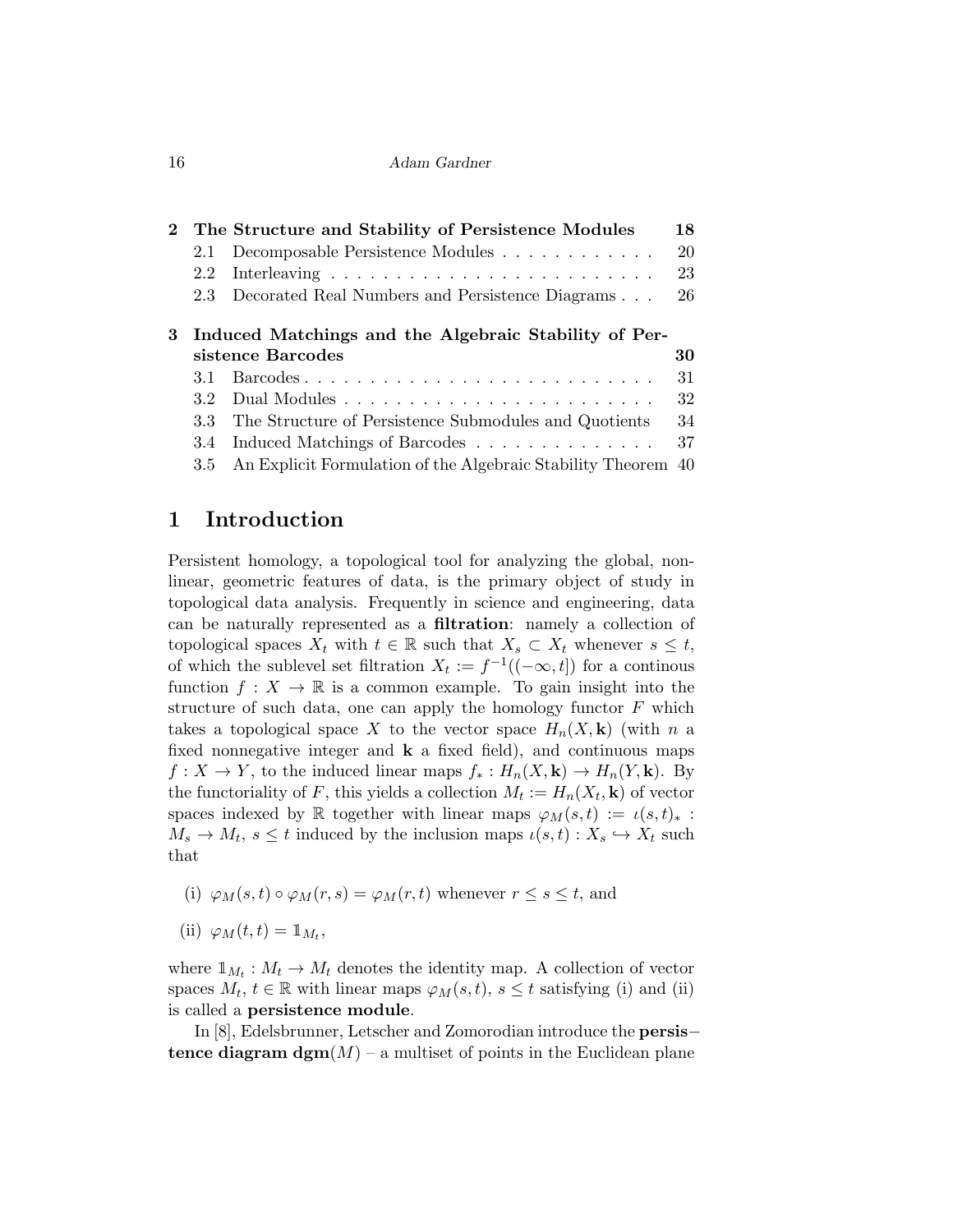which encodes information about any given persistence module  $M$  satisfying certain finiteness (or "tameness") conditions – and provide a fast algorithm for computing the persistence diagram when the underlying topological spaces are finite simplicial complexes in  $\mathbb{R}^3$ . In [3], Carlsson, Collins, Guibas and Zomorodian introduce the **barcode**  $\mathcal{B}_M$  – a multiset of intervals ("bars") which encodes nearly identical (but slightly finer) information.

When analyzing real-world data, uncertainties in the data provided are bound to appear, whether this is due to measurement errors, discretization errors or other sources. Therefore, it is essential to distinguish inherent topological features of the data from noise. One way to quantify these errors is via  $\delta$ -matchings – a bijection between two multisets in the Euclidean plane such that the distance between two corresponding points is at most  $\delta > 0$ . The **bottleneck distance**  $d_B(\cdot, \cdot)$ is the pseudometric on persistence diagrams defined to be the infimum over all  $\delta > 0$  such that there exists a  $\delta$ -matching of the persistence diagrams. A pseudometric  $d_B(\cdot, \cdot)$  can be defined similarly for barcodes.

In [6], Cohen-Steiner, Edelsbrunner and Harer study sublevel-set filtrations  $X^f$  of real-valued continuous functions  $f: X \to \mathbb{R}$  on topological spaces. They show that, under certain mild finiteness (or "tameness") assumptions, small perturbations of functions produce small perturbations in the persistence diagram of the persistence modules with  $M_t^f = H_n(X_t^f)$  $_{t}^{J}, \mathbf{k}$ ; specifically, the bottleneck distance between the persistence diagrams of two functions  $f$  and  $g$  is bounded above by their distance in the infinity norm:  $d_B(\mathrm{dgm}(M^f), \mathrm{dgm}(M^g)) \leq ||f - g||_{\infty}$ . This is the first incarnation of the **Stability Theorem** for persistence modules.

A  $\delta$ -interleaving is an approximate isomorphism of persistence modules, with the error in the approximation quantified by  $\delta$ . The **interleaving distance**  $d_I(\cdot, \cdot)$  is the pseudometric on persistence modules defined to be the infimum over all  $\delta > 0$  such that there exists a  $\delta$ interleaving of the persistence modules. By replacing the  $\infty$ -norm by the interleaving distance, Chazal, Steiner, Glisse, Guibas and Oudot show in [4] that the Stability Theorem of [6] holds for persistence modules M and N satisfying similar tameness conditions:  $d_B(\mathbf{dgm}(M), \mathbf{dgm}(N)) \leq$  $d_I(M, N)$ . This version of stability is called the **Algebraic Stability** Theorem, as it is a purely algebraic statement. This inequality is in fact an equality –  $d_B(\text{dgm}(M), \text{dgm}(N)) = d_I(M, N)$  – a result known as the Isometry Theorem, which is first proven by Lesnick for so-called pointwise finite-dimensional (PFD) persistence modules in a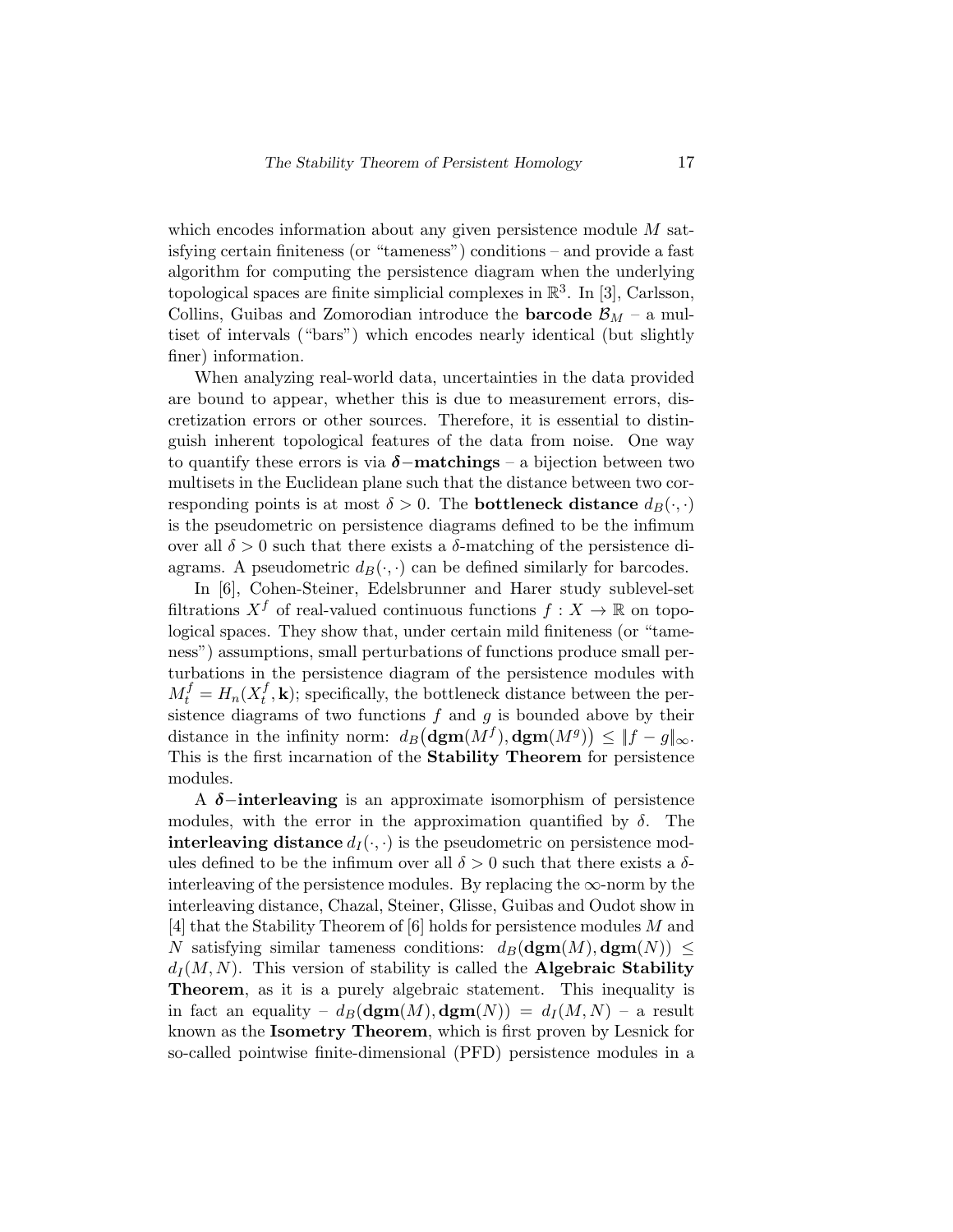2011 version of [9]. The inequality  $d_B(\mathbf{dgm}(M), \mathbf{dgm}(N)) \geq d_I(M, N)$ is called the Converse Stability Theorem.

In The Structure and Stability of Persistence Modules [5], Chazal, de Silva, Glisse, and Oudot provide a comprehensive overview of the theory of persistence. Furthermore, they introduce a more general tameness condition, called q-tameness, and prove the Algebraic Stability Theorem and the Converse Stability Theorem for q-tame persistence modules using rectangle measures, functions defined on rectangles in the Euclidean plane with properties analogous to measures.

In Induced Matchings and the Algebraic Stability of Persistence Barcodes [2], Bauer and Lesnick prove a stronger, explicit version of the Algebraic Stability Theorem: given a  $\delta$ -interleaving of persistence modules of finite dimensional vector spaces, they provide an explicit  $\delta$ -matching of the respective barcodes.

The current paper will survey these last two papers, focusing on the background and results necessary to prove the Algebraic Stability Theorem (Theorem 3.5.2) and the Converse Stability Theorem (Theorem 2.3.14).

# 2 The Structure and Stability of Persistence Modules

The following section draws primarily from the exposition of Chazal, de Silva, Glisse and Oudot in The Structure and Stability of Persistence Modules<sup>[5]</sup>. Some of the notation comes from Bauer and Lesnick<sup>[2]</sup>, and several theorems and definitions first appear in earlier works such as Cohen-Steiner et al.[8] (in which the definition of the persistence diagram first appears).

All vector spaces shall be over a fixed field k.

Definition 2.0.1. Recall from the introduction that a persistence **module** M is a collection of vector spaces  $M_t$  for  $t \in \mathbb{R}$  together with a collection of linear maps  $\varphi_M(s,t) : M_s \to M_t$  for every  $s \leq t$  – called transition maps – satisfying the composition law

$$
\varphi_M(s,t) \circ \varphi_M(r,s) = \varphi_M(r,t)
$$

whenever  $r \leq s \leq t$  and such that  $\varphi_M(t,t) : M_t \to M_t$  is the identity for every  $t \in \mathbb{R}$ . M is said to be **pointwise finite-dimensional (PFD)** if each vector space  $M_t$  is finite-dimensional.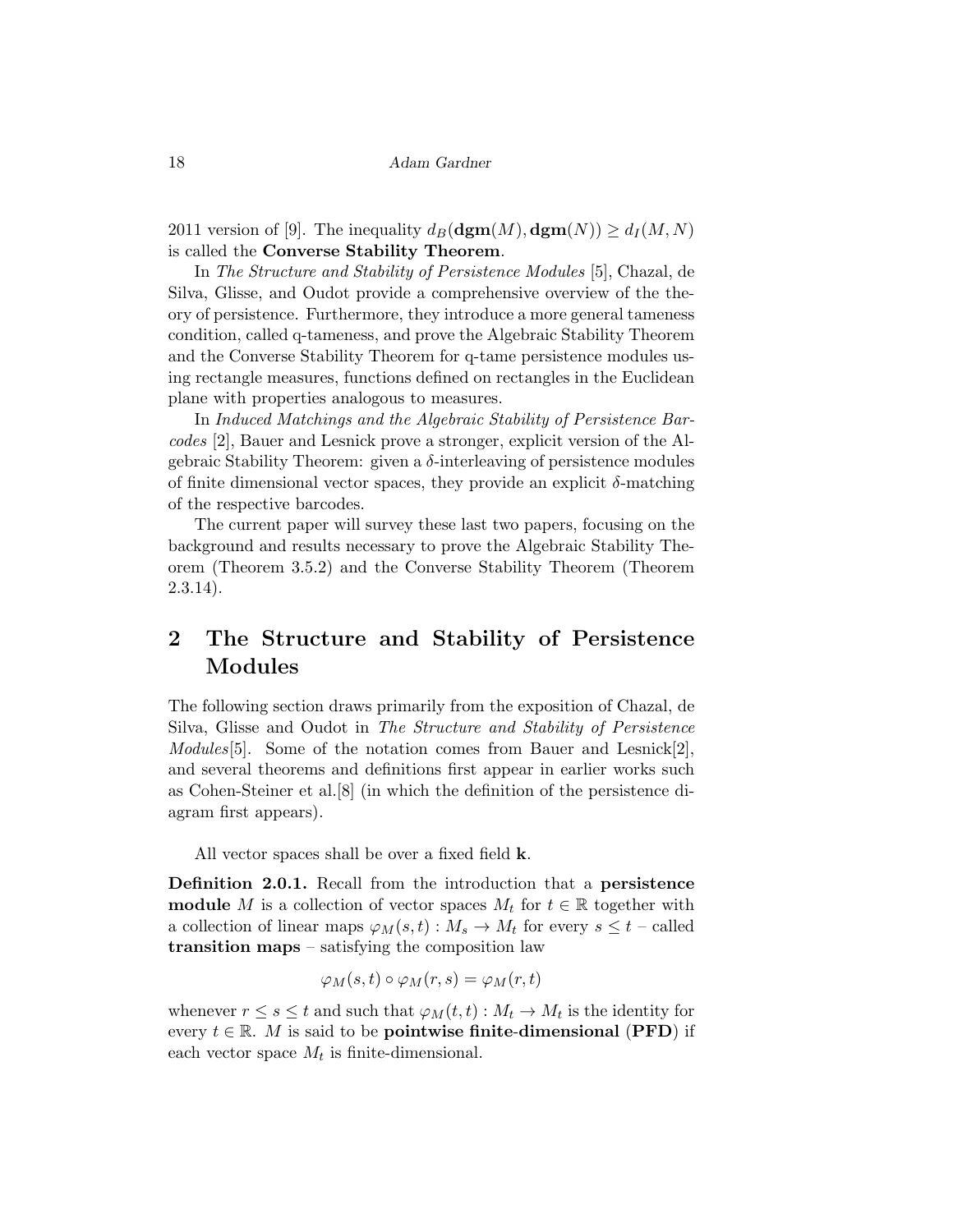Let  $\mathbf{R} = (\mathbb{R}, \leq)$  be the category with objects  $t \in \mathbb{R}$  and a unique morphism  $s \to t$  whenever  $s \leq t$ . This leads to an equivalent definition of a persistence module:

**Definition 2.0.2.** A persistence module M is a functor  $M : \mathbf{R} \to \mathbf{Vect}$ from the category  $\mathbf{R} = (\mathbb{R}, \leq)$  to the category **Vect** of vector spaces over k. A PFD persistence module M over R is a functor  $M : \mathbf{R} \to \textbf{vect}$ from the category  $\mathbf{R} = (\mathbb{R}, \leq)$  to the category **vect** of *finite-dimensional* vector spaces over k.

**Definition 2.0.3.** A morphism  $f : M \to N$  between two persistence modules  $M$  and  $N$  is a collection of linear maps

$$
f_t: M_t \to N_t, \quad t \in \mathbb{R}
$$

such that the following diagram commutes whenever  $s \leq t$ :

$$
M_s \stackrel{\varphi_M(s,t)}{\longrightarrow} M_t
$$
  

$$
\downarrow f_s
$$
  

$$
N_s \stackrel{\varphi_N(s,t)}{\longrightarrow} N_t
$$

The composition of morphisms  $f : M \to N$  and  $g : N \to P$  is the pointwise composition  $(g \circ f)_t = g_t \circ f_t$ . This is clearly associative with identity morphism  $\mathbb{1}_M : M \to M$  equal pointwise to the identity  $(\mathbb{1}_M)_t = \mathbb{1}_{M_t} : M_t \to M_t.$ 

**Remark 2.0.4.** In categorical terminology, a morphism  $f : M \to N$  is a natural transformation between the functors  $M, N : \mathbf{R} \to \mathbf{Vect}$ .

Remark 2.0.5. The collection of all persistence models together with morphisms as defined above forms a category, denoted by  $\text{Vect}^R$ . This category contains kernels, images and direct sums (categorical coproducts). We construct the direct sum of persistence modules below.

**Definition 2.0.6.** Let  $M$  and  $N$  be persistence modules. The direct sum of M and N, denoted by  $P = M \oplus N$ , is the persistence module with vector spaces

$$
P_t = M_t \oplus N_t
$$

and linear maps

$$
\varphi_P(s,t)=\varphi_M(s,t)\oplus\varphi_N(s,t)
$$

from  $P_s$  to  $P_t$  whenever  $s \leq t$ .

For a collection of persistence modules  $\{P_k \mid k \in \mathcal{K}\}\$ , the direct sum  $P = \bigoplus$ k∈K  $P_k$  is defined analogously.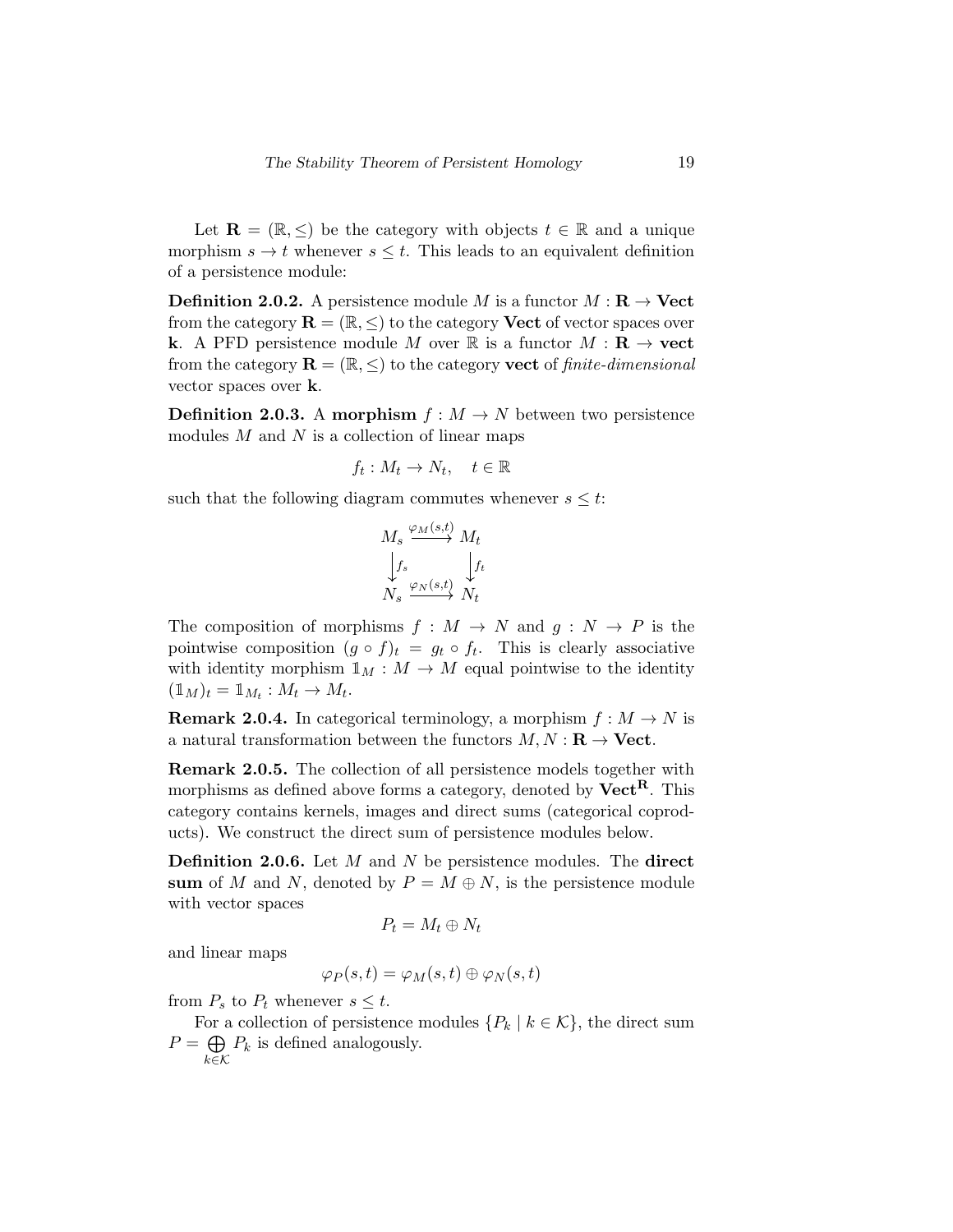**Remark 2.0.7.** The reader may check that projection maps  $\pi_M : M \oplus$  $N \to M$  and  $\pi_N : M \oplus N \to N$ , defined pointwise by  $(\pi_M)_t(v \oplus w) = v$ and  $(\pi_N)_t(v\oplus w) = w$  for  $v \in M_t$ ,  $w \in N_t$ , are morphisms of persistence modules. Similarly, the pointwise inclusions  $\iota_M : M \to M \oplus N$  and  $\iota_N$ :  $N \to M \oplus N$  are morphisms (in fact these are the canonical injections from the definition of a categorical coproduct).

#### 2.1 Decomposable Persistence Modules

We say that  $I \subset \mathbb{R}$  is an interval if I is non-empty and  $r, t \in I$  implies  $s \in I$  whenever  $r \leq s \leq t$ .

**Definition 2.1.1.** Let  $I \subset \mathbb{R}$  be an interval. The **interval module** corresponding to I, denoted by  $C(I)$ , is the persistence module with vector spaces

$$
C(I)_t = \begin{cases} \mathbf{k} & \text{if } t \in I \\ 0 & \text{otherwise,} \end{cases}
$$

and transition maps

$$
\varphi_{C(I)}(s,t) = \begin{cases} \mathbb{1}_{\mathbf{k}} & \text{if } s, t \in I \\ 0 & \text{otherwise} \end{cases}
$$

from  $C(I)_s$  to  $C(I)_t$  whenever  $s \leq t$ . Given a persistence module M, we will refer to a submodule  $N \subset M$  which is isomorphic to  $C(I)$  as an interval submodule of  $M$ , or more specifically an I-submodule of M.

A persistence module  $M$  is said to be **decomposable** if  $M$  is isomorphic to a direct sum of interval modules:

$$
M \cong \bigoplus_{k \in \mathcal{K}} C(I_k)
$$

where each  $I_k \subset \mathbb{R}$  is an interval.

In general, there may be repeated intervals in a direct sum decomposition, i.e. intervals  $I_k = I_{k'}$  with  $k \neq k'$ . It is therefore convenient to introduce the notion of a multiset:

**Definition 2.1.2.** A multiset is a pair  $A = (S, m)$  where S is a set and  $m : S \to \mathbb{N}$  is a multiplicity function from S to the positive integers N. Intuitively,  $m(s)$  is the number of copies of  $s \in S$  appearing in the multiset **A**. The **representation**  $Rep(A)$  of the multiset **A** is the set

Rep(**A**) = {
$$
(s, n) | s \in S, n \in \mathbb{N}, n \le m(s),
$$
 }.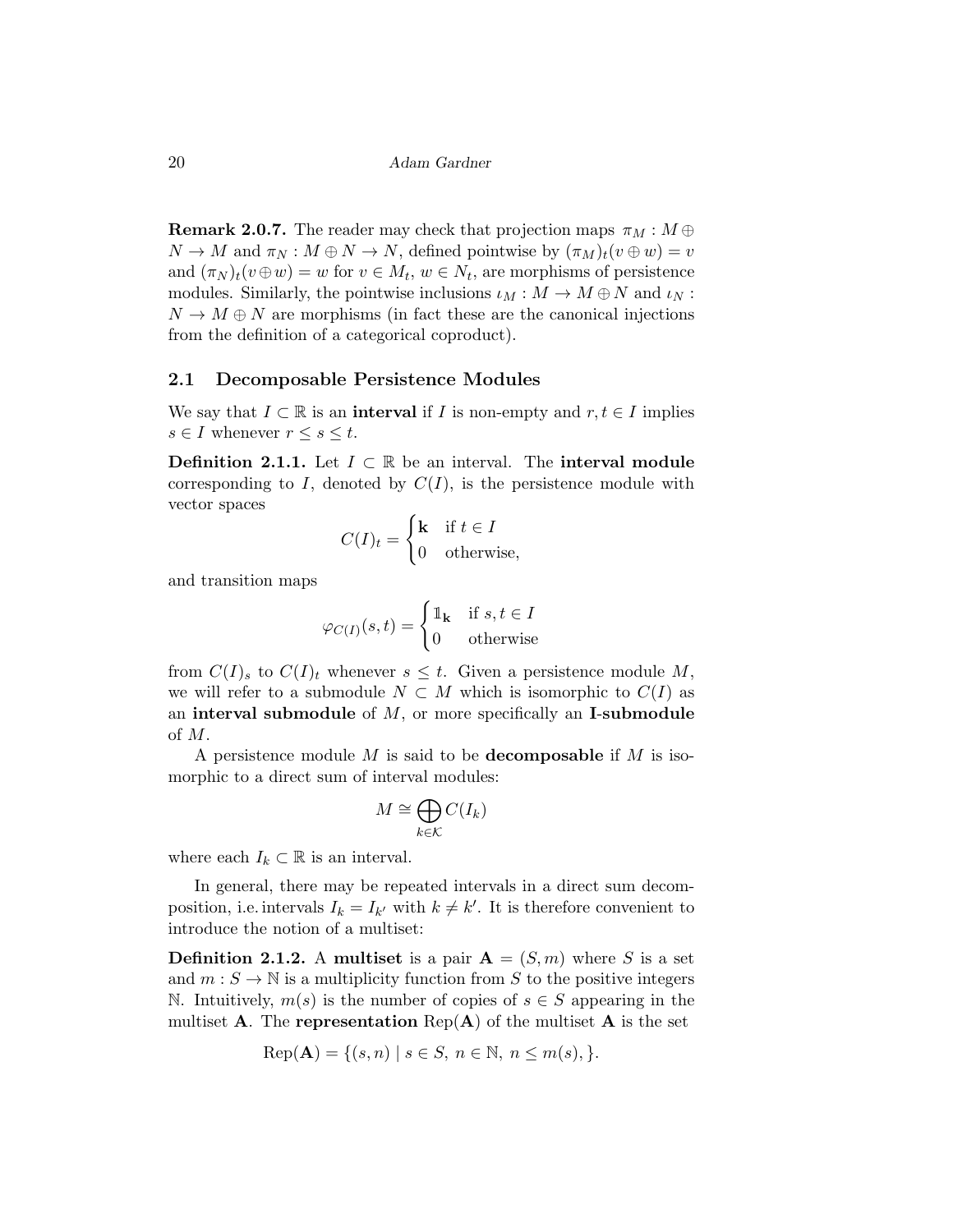**Remark 2.1.3.** More generally, we may allow  $m : S \rightarrow \text{Card}$  to take values in the proper class of cardinal numbers.

Throughout this paper, we often work with a collection of elements  $I_k$  of some set indexed by  $k \in \mathcal{K}$  (for example, see the decomposable module M in Definition 2.1.1). Let  $\mathbf{A} = (S, m)$  be the multiset with

$$
S = \{I_k \mid k \in \mathcal{K}\}
$$

and multiplicity function

$$
m(I) = |\{k \in \mathcal{K} \mid I_k = I\}|, \quad I \in S.
$$

In this case, we shall use double curly brackets

$$
\{\!\!\{I_k\mid k\in\mathcal{K}\}\!\!\}:=\operatorname{Rep}(\mathbf{A})
$$

to denote the representation of A.

Given a decomposition of a persistence module into a direct sum of interval modules, it is natural to ask if this decomposition is unique. Theorem 2.1.4 answers this question affirmatively:

**Theorem 2.1.4** (Unique Decomposition Theorem). Let

$$
M=\bigoplus_{k\in\mathcal{K}}P^{I_k}=\bigoplus_{l\in\mathcal{L}}Q^{J_l}
$$

where the  $P^{I_k}$ ,  $k \in \mathcal{K}$  and  $Q^{J_l}$ ,  $l \in \mathcal{L}$  are respectively  $I_k$ - and  $J_l$ submodules of M. Then  $\{I_k | k \in \mathcal{K}\} = \{J_l | l \in \mathcal{L}\}.$ 

As observed in Chazal et al.[5](Theorem 1.3), this is a corollary of Azumaya[1](Theorem 1). We present another proof below.

Let  $s \in \mathbb{R}$  and let  $I \subset \mathbb{R}$  be an interval. We say that  $s > I$  if  $s > t$ for every  $t \in I$ , and  $s < I$  if  $s < t$  for every  $t \in I$ .

Lemma 2.1.5. Let  $I, J \subset \mathbb{R}$  be intervals.

(i) Every morphism  $f: C(I) \to C(J)$  is of the form

$$
f_t = \begin{cases} a \cdot \mathbb{1}_{\mathbf{k}} & \text{if } t \in I \cap J \\ 0 & \text{otherwise} \end{cases}
$$

for some  $a \in \mathbf{k}$ .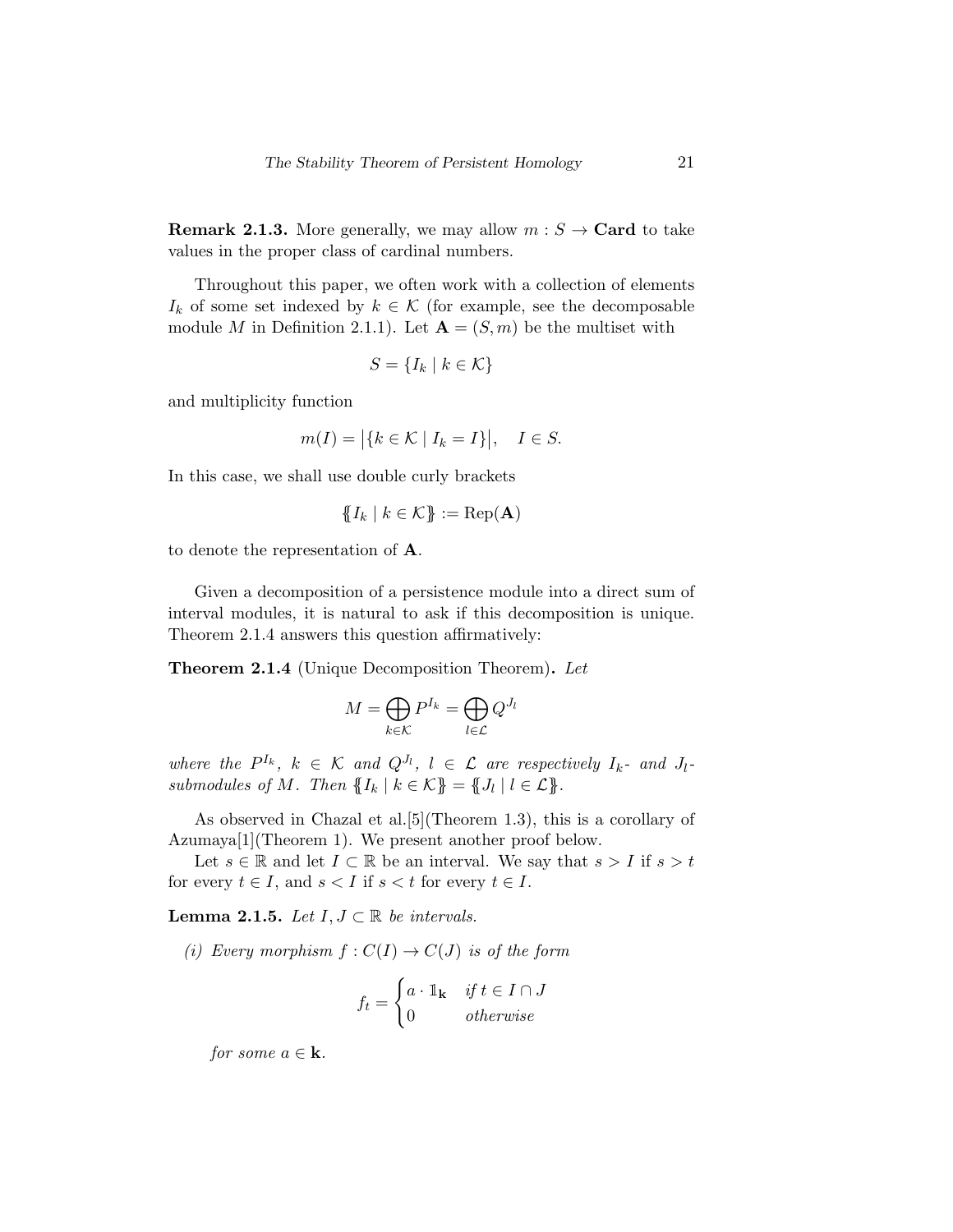(ii) If there exist nonzero morphisms  $f: C(I) \to C(J)$  and  $g: C(J) \to C(J)$  $C(I)$ , then  $I = J$ .

*Proof.* If  $t \notin I \cap J$  then either  $C(I)_t = 0$  or  $C(J)_t = 0$ , so clearly  $f_t = 0$ . If  $t \in I \cap J$ , then since the only linear maps  $\mathbf{k} \to \mathbf{k}$  are multiplication by a scalar,  $f_t = a_t \cdot \mathbb{1}_k$  for some  $a_t \in \mathbf{k}$ . If  $s, t \in I \cap J$  with  $s \leq t$  then  $a_s = a_t = a$  by the commutativity of the following diagram:

$$
C(I)_s \xrightarrow{\mathbb{1}_{\mathbf{k}}} C(I)_t
$$

$$
\downarrow^{a_s \cdot \mathbb{1}_{\mathbf{k}}} \downarrow^{a_t \cdot \mathbb{1}_{\mathbf{k}}}
$$

$$
C(J)_s \xrightarrow{\mathbb{1}_{\mathbf{k}}} C(J)_t
$$

This proves Part (i).

For Part (ii), use Part (i) to write

$$
f_t = \begin{cases} a \cdot \mathbb{1}_{\mathbf{k}} & \text{if } t \in I \cap J \\ 0 & \text{otherwise} \end{cases}
$$

and

$$
g_t = \begin{cases} b \cdot \mathbb{1}_{\mathbf{k}} & \text{if } t \in I \cap J \\ 0 & \text{otherwise.} \end{cases}
$$

Suppose  $I \neq J$ , and suppose without loss of generality that there exists some  $t \in I \backslash J$ . Then either  $t > J$  or  $t < J$ . If  $t > J$  then  $s < t$  for every  $s \in I \cap J$ . By the commutativity of the diagram

$$
C(I)_s \xrightarrow{\mathbb{I}_{\mathbf{k}}} C(I)_t
$$
  
\n
$$
\downarrow^{a \cdot \mathbb{I}_{\mathbf{k}}} \qquad \qquad \downarrow^0
$$
  
\n
$$
C(J)_s \xrightarrow{\mathbf{0}} C(J)_t = 0
$$
  
\n
$$
\downarrow^{b \cdot \mathbb{I}_{\mathbf{k}}} \qquad \qquad \downarrow^0
$$
  
\n
$$
C(I)_s \xrightarrow{\mathbb{I}_{\mathbf{k}}} C(I)_t
$$

we must have  $ab = 0$ , which is equivalent to  $f = 0$  or  $g = 0$ . The case when  $t < J$  is similar.  $\Box$ 

*Proof of the Unique Decomposition Theorem.* Fix any interval  $K$  of  $\mathbb{R}$ and consider the submodules  $P$  and  $Q$  which are direct sums respectively of all  $P^{I_k}$  such that  $I_k = K$ , or all  $Q^{J_l}$  such that  $J_l = K$ . It suffices to show that  $\dim(P)_t = \dim(Q)_t$  for all  $t \in \mathbb{R}$ .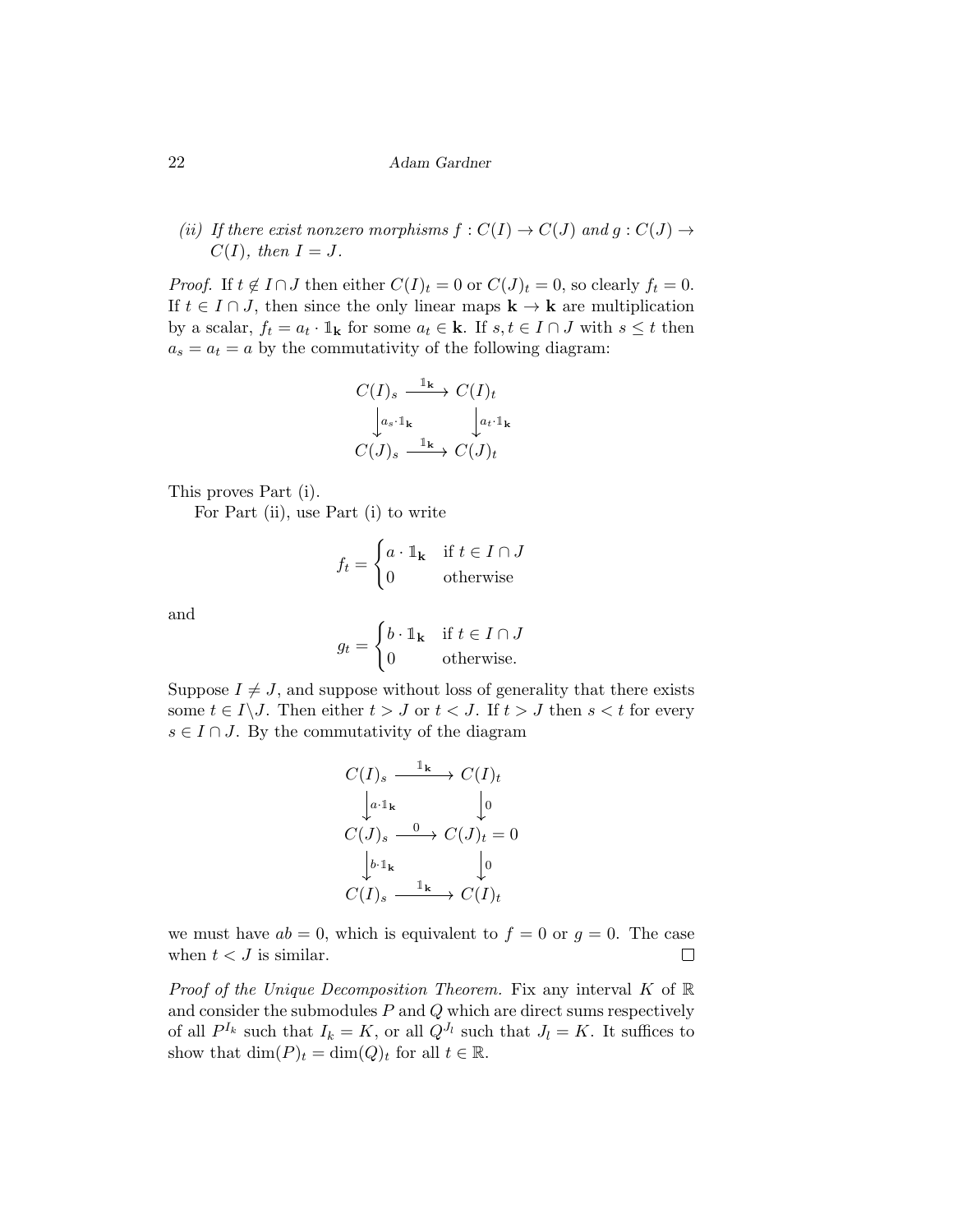Let  $V = \bigoplus_{k \in \mathcal{K}, I_k \neq K} P^{I_k}$  so  $M = V \oplus P$ , and similarly define W so  $M = W \oplus Q$ . Let  $\pi_V$ ,  $\pi_P$ ,  $\pi_W$  and  $\pi_Q$  be projections onto the direct summands  $V, P, W$  and  $Q$  respectively. While it is not in general true that  $P=Q$ , we will show that projection of either P or Q into the other is a monomorphism. The identity on  $M$  can be decomposed as  $\mathbb{1}_M = \pi_W + \pi_Q$ , and so  $\mathbb{1}_P = \pi_P |_{P} = \pi_P \circ (\pi_W + \pi_Q)|_P$ . Let  $g := \pi_P \circ \pi_W$ . We claim  $P \subset \text{ker } g$  so  $1_P = \pi_P \circ \pi_Q |_{P}$ . Indeed,  $\pi_W$ can be further decomposed as a sum of projection morphisms into each of the interval submodules  $Q^{J_l}$ ,  $l \in \mathcal{L}, J_l \neq K$ , and so for any  $I_k = K$ ,  $g|_{P^{I_k}}$  is a sum of morphisms from the K-submodule  $P^{I_k}$  to itself, each factoring through a  $J_l$ -interval submodule,  $l \in \mathcal{L}, J_l \neq K$ ; by Lemma 10(ii) such morphisms are trivial. Thus,  $1_P = \pi_P \circ \pi_Q|_P$  and it follows that dim  $P_t = \dim \pi_Q(P)_t \leq \dim Q_t$ ,  $\forall t \in \mathbb{R}$ . The analogous argument with roles of P and Q reversed gives  $\dim Q_t \leq \dim P_t$ .  $\Box$ 

Remark 2.1.6. Theorem 2.1.4 does not guarantee that all persistence modules are decomposable, but merely that if a decomposition exists, it is unique. However, the following theorem guarantees that a large class of persistence modules are decomposable:

Theorem 2.1.7. Every pointwise finite-dimensional (PFD) persistence module is decomposable.

The proof, which is beyond the scope of this paper, appears in [7] (Theorem 1.1).

### 2.2 Interleaving

Let M and N be persistence modules, and let  $\delta \geq 0$ . Following the notation of Bauer and Lesnick in [2], we define  $M(\delta)$  to be the persistence module with vector spaces  $M(\delta)_t = M_{t+\delta}$  and transition maps  $\varphi_{M(\delta)}(s,t) = \varphi_M(s+\delta,t+\delta)$  for  $s \leq t$ . Given a morphism  $f: M \to N$ , we define the morphism  $f(\delta) : M(\delta) \to N(\delta)$  by  $f(\delta)_t = f_{t+\delta}$ .

Definition 2.2.1. The  $\delta$ -shift functor  $(\delta)(\cdot)$  : Vect<sup>R</sup>  $\rightarrow$  Vect<sup>R</sup> is the functor sending a persistence module M to  $M(\delta)$  and a morphism  $f: M \to N$  to  $f(\delta): M(\delta) \to N(\delta)$ .

**Remark 2.2.2.** For  $\delta > 0$  and  $a, b \in \mathbb{R}$  with  $a < b$ , we have  $C([a, b])(\delta) =$  $C([a - \delta, b - \delta])$ . More generally, if  $M \cong \bigoplus C(I_k)$  then  $M(\delta) \cong$  $k \in \mathcal{K}$  $\bigoplus C(I_k(\delta))$ , where  $I_k(\delta)$  is the interval  $I_k$  with its endpoints shifted to

 $k \in \mathcal{K}$ the left by  $\delta$ .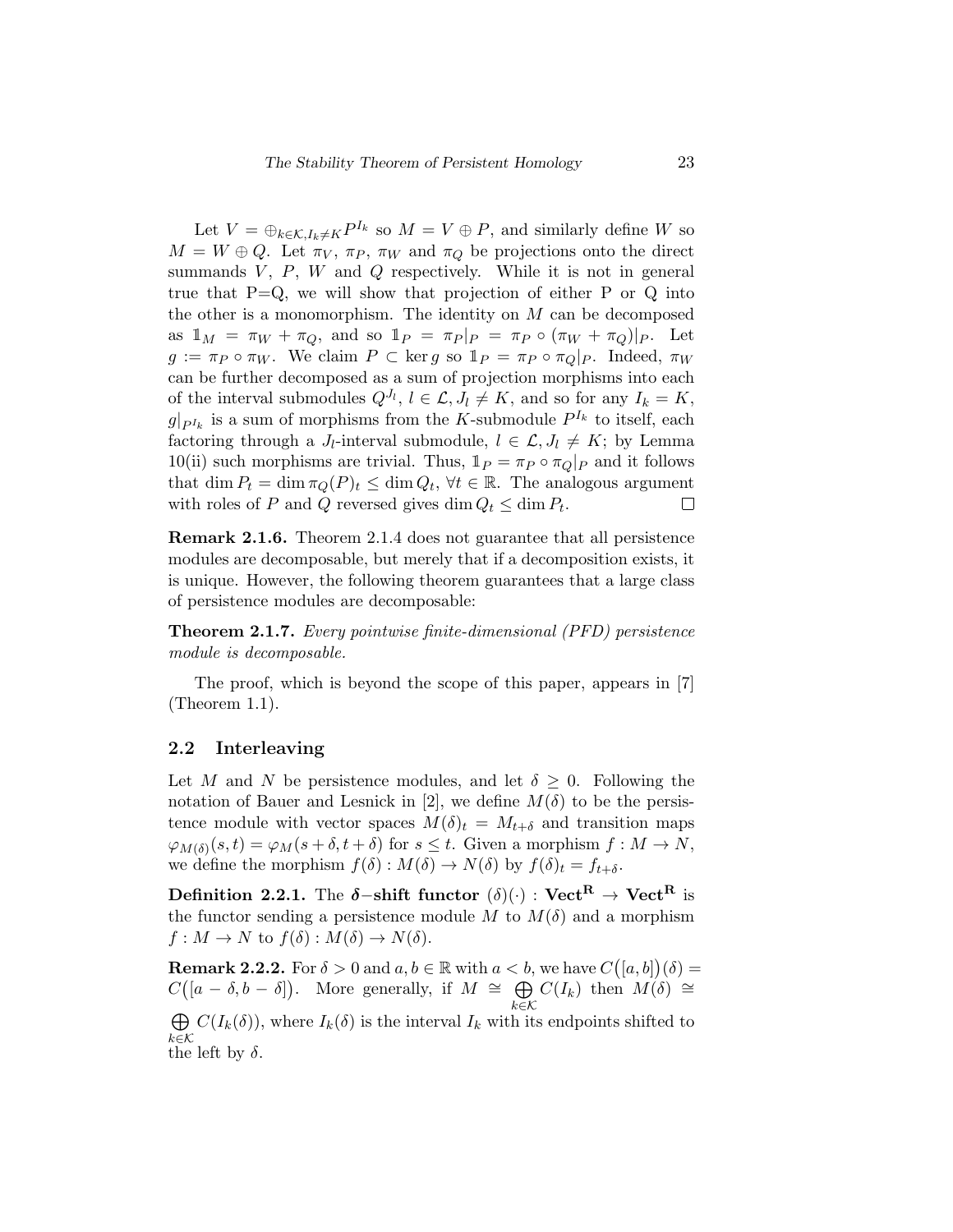**Definition 2.2.3.** Let  $M$  be a persistence module. For any real number  $\epsilon \geq 0,$  the transition maps of M define a canonical morphism  $\varphi^{\epsilon}_M : M \to$  $M(\epsilon)$  called the  $\epsilon$  – transition morphism:

$$
(\varphi_M^\epsilon)_t=\varphi_M(t,t+\epsilon)
$$

for every  $t \in \mathbb{R}$ .

**Remark 2.2.4.**  $\varphi_M^{\epsilon}$  is a morphism because the diagram

$$
M_s \xrightarrow{\varphi_M(s,t)} M_t
$$
  
\n
$$
\downarrow \varphi_M(s,s+\epsilon)
$$
  
\n
$$
M_{s+\epsilon} \xrightarrow{\varphi_M(s+\epsilon,t+\epsilon)} M_{t+\epsilon}
$$

commutes whenever  $s \leq t$  by the definition of a persistence module.

**Definition 2.2.5.** Two persistence modules M and N are said to be  $\delta$  $-\text{interleaved if there are morphisms } f : M \to N(\delta) \text{ and } g : N \to M(\delta)$ such that  $g(\delta) \circ f = \varphi_M^{2\delta}$  and  $f(\delta) \circ g = \varphi_N^{2\delta}$ . More explicitly, we require that the diagrams



commute whenever  $s < t$ . f and g are then called  $\delta$ -interleavings, and f is said to be a  $\delta$ −inverse of g (and vice-versa).

**Remark 2.2.6.** A  $\delta$ -inverse q is not unique in general. For example, let M and N be any two persistence module such that  $\varphi_M(t, t+2\delta)$  =  $0: M_t \to M_{t+2\delta}$  and  $\varphi_N(t,t+2\delta) = 0: N_t \to N_{t+2\delta}$  for all  $t \in \mathbb{R}$ – for instance,  $M = C([0, \delta))$  and  $N = C([p, p + \delta_0])$  with  $p \in \mathbb{R}$  and  $0 < \delta_0 < \delta$ . Then M and N are  $\delta$ -interleaved, where the  $\delta$ -interleaving f in Definition 2.2.5 can be taken to be the zero morphism  $f = 0 : M \to$  $N(\delta)$ . We note that any morphism  $g: N \to M(\delta)$  is a  $\delta$ -inverse of f.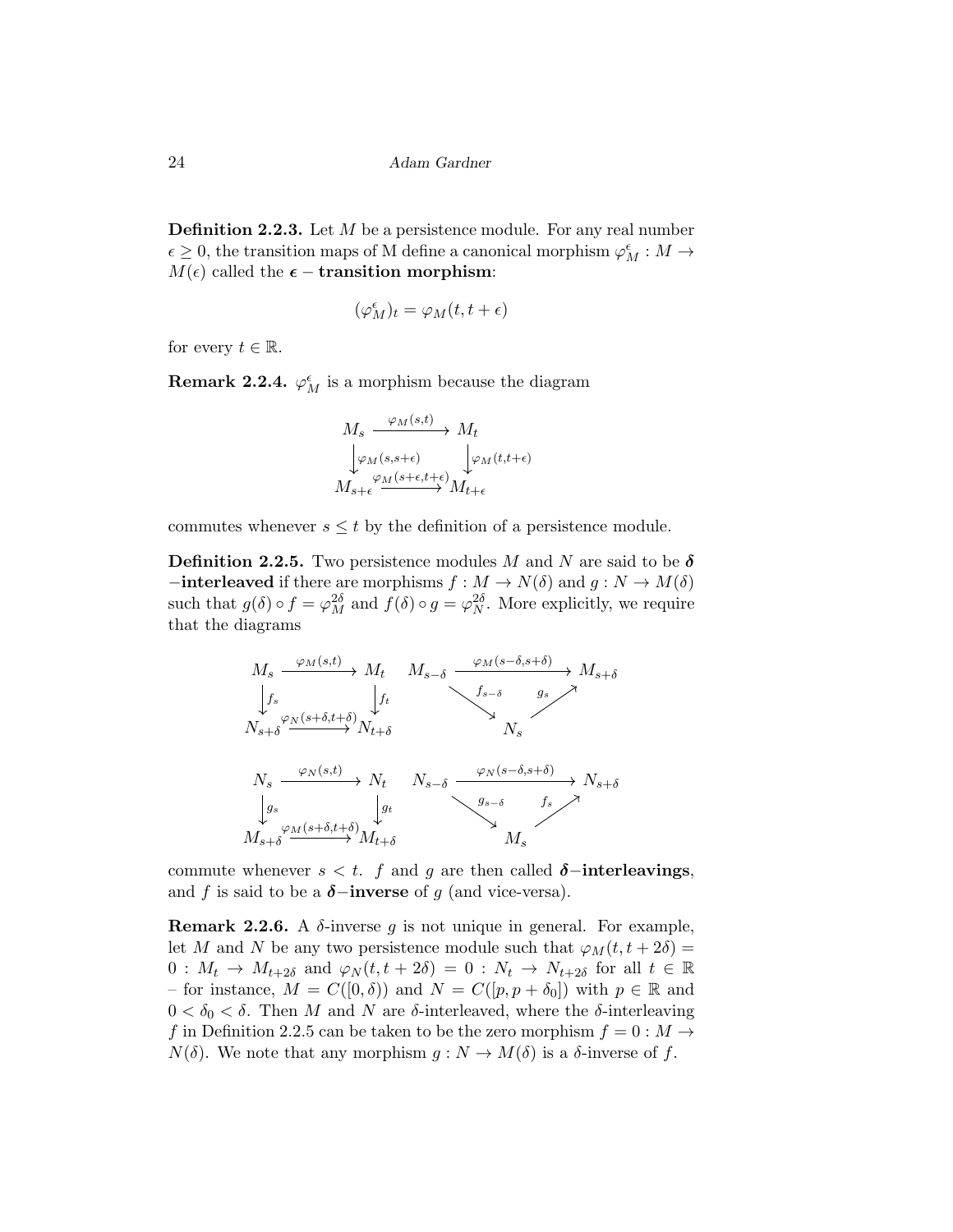**Remark 2.2.7.** If two persistence modules M and N are  $\delta$ -interleaved, then they are  $\epsilon$ -interleaved for every  $\epsilon > \delta$ . Indeed, if  $f : M \to N(\delta)$ is a  $\delta$ -interleaving with  $\delta$ -inverse  $g: N \to M(\delta)$ , then the composition  $f(\epsilon - \delta) \circ \varphi_M^{\epsilon - \delta}$  is an  $\epsilon$ -interleaving with  $\epsilon$ -inverse  $g(\epsilon - \delta) \circ \varphi_N^{\epsilon - \delta}$  $N^{\epsilon-\delta}$ , which can be easily seen by observing that  $f(\epsilon - \delta) \circ \varphi_M^{\epsilon - \delta} = \varphi_N^{\epsilon - \delta}$  $N^{\epsilon-\delta}(\delta) \circ f$  and  $g(\epsilon - \delta) \circ \varphi_N^{\epsilon - \delta} = \varphi_M^{\epsilon - \delta}(\delta) \circ g.$ 

**Remark 2.2.8.** Let  $M$ ,  $N$  and  $P$  be persistence modules. If  $M$  and  $N$ are  $\delta_1$ -interleaved, and N and P are  $\delta_2$ -interleaved, then M and P are  $(\delta_1+\delta_2)$ -interleaved. Indeed, if  $f_1: M \to N(\delta_1)$  is a  $\delta_1$ -interleaving with  $\delta_1$ -inverse  $g_1: N \to M(\delta_1)$ , and if  $f_2: N \to P(\delta_2)$  is a  $\delta_2$ -interleaving with  $\delta_2$ -inverse  $g_2 : P \to N(\delta_2)$ , then the composition  $f = f_2(\delta_1) \circ$  $f_1: M \to P(\delta_1 + \delta_2)$  is a  $(\delta_1 + \delta_2)$ -interleaving with  $(\delta_1 + \delta_2)$ -inverse  $g = g_1(\delta_2) \circ g_2 : P \to M(\delta_1 + \delta_2).$ 

**Definition 2.2.9.** The interleaving distance  $d_I(\cdot, \cdot)$  between two persistence modules  $M$  and  $N$  is the infimum over all non-negative real numbers such that M and N are  $\delta$ -interleaved:

 $d_I(M, N) = \inf \{ \delta \geq 0 \mid \text{there exists a } \delta \text{-interleaving between } M \text{ and } N \}$ 

Lemma 2.2.10. The interleaving distance satisfies the triangle inequality: for any three persistence modules M, N and P, we have

$$
d_I(M, P) \le d_I(M, N) + d_I(N, P).
$$

*Proof.* By Remark 2.2.8, if M and N are  $\delta_1$ -interleaved and N and P are  $\delta_2$ -interleaved, then M and P are  $(\delta_1 + \delta_2)$ -interleaved. The result follows by taking the infimum over all such  $\delta_1$  and  $\delta_2$ .  $\Box$ 

Proposition 2.2.11. Let  $M = \bigoplus$ j∈J  $M_j$  and let  $N = \bigoplus$ j∈J  $N_j$  (with the same indexing set  $J$ ). Then

$$
d_I(M, N) \le \sup_{j \in \mathcal{J}} d_I(M_j, N_j).
$$

*Proof.* If for every  $j \in \mathcal{J}$  there exists an  $\epsilon$ -interleaving  $f_j : M_j \to N_j(\epsilon)$ , then  $f = \bigoplus_{j \in \mathcal{J}} f_j$  is an  $\epsilon$ -interleaving of M and N, and so  $d_I(M, N) \leq \epsilon$ . Thus by Remark 2.2.7, any upper bound of the interleaving distances  $d_I(M_i, N_i)$  must then be an upper bound of  $d_I(M, N)$ ; in particular, this applies to the supremum of the  $d_I(M_i, N_i)$ .  $\Box$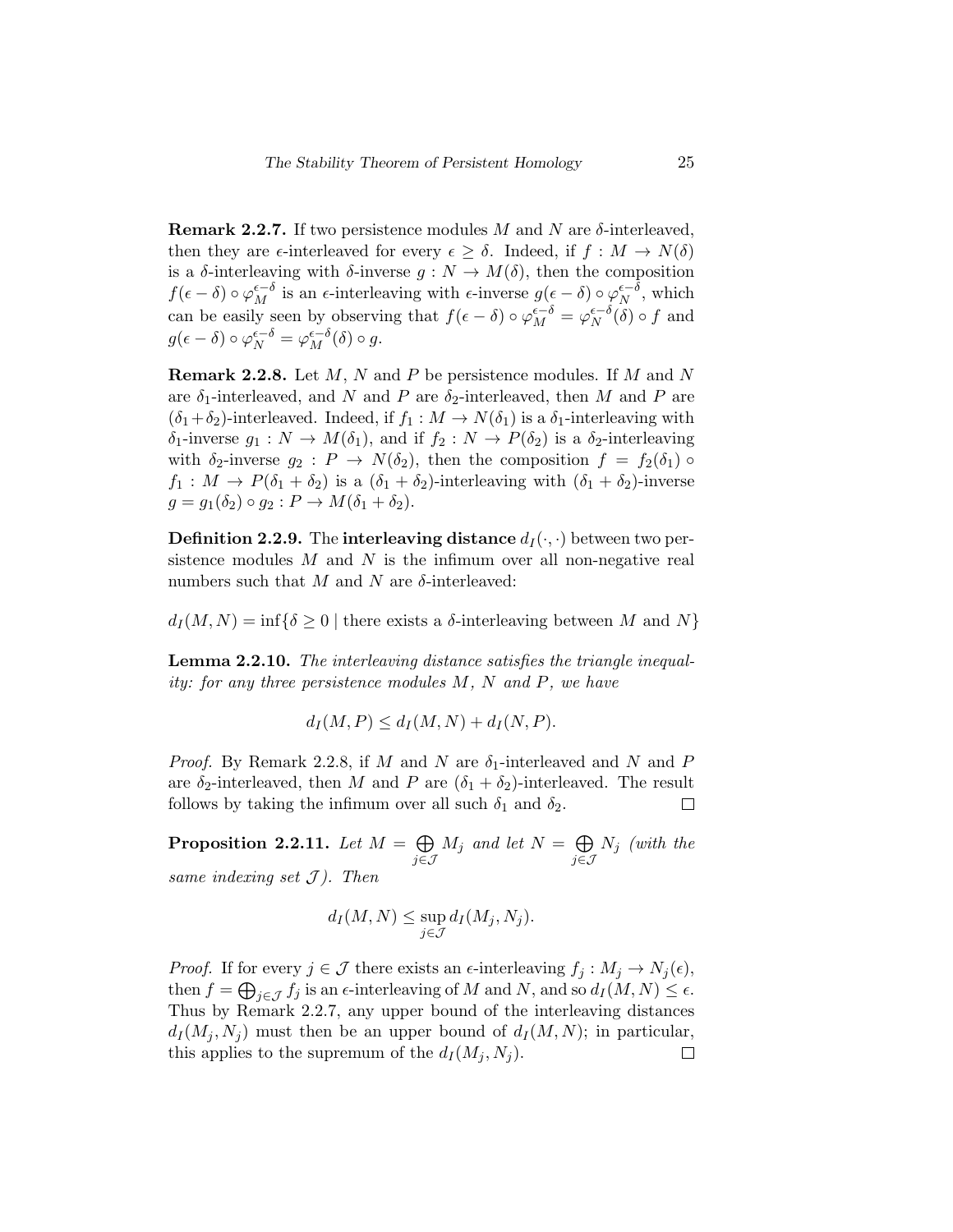#### 2.3 Decorated Real Numbers and Persistence Diagrams

We now introduce the notion of decorated real numbers, which simplify interval notation and play an important role in the approach of [5] and [2].

**Definition 2.3.1.** The decorated real numbers, denoted by  $\mathbb{D}$ , are the collection of ordered pairs  $(p, \pm)$  with  $p \in \mathbb{R}$  – which we shall denote henceforth by  $p^{\pm}$ , or  $p^*$  if the "decoration"  $* \in \{-, +\}$  is unspecified – together with ±∞. Ordering {−, +} by setting − < +, we endow D with the lexicographic order, with  $-\infty$  and  $+\infty$  the minimum and maximum elements of the order respectively. Explicitly,  $p^* < q^{*'}$  if and only if either  $p < q$ , or  $p = q$  and  $* = -$ ,  $*' = +$ .

**Remark 2.3.2.** The **extended real numbers**, denoted by  $\mathbb{R}$ , are the real numbers R with the standard order together with a maximal element  $\infty$  and a minimal element  $-\infty$  (i.e.  $\bar{\mathbb{R}} = \mathbb{R} \cup \{-\infty, \infty\}$ ). The extended real numbers  $\bar{\mathbb{R}}$  can be obtained from the decorated real numbers  $\mathbb D$  by "forgetting" the decorations – namely by identifying  $p^+$  and  $p^-$  with  $p \ (p \in \mathbb{R})$ .

**Remark 2.3.3.** We can identify ordered pairs  $(p^*, q^*) \in \mathbb{D} \times \mathbb{D}$  with intervals of real numbers whenever  $p^* < q^*$  as in the following table:

|           | p, q        |             | $[p,\infty]$      |
|-----------|-------------|-------------|-------------------|
|           | p, q        | p, q        | $(p,\infty)$      |
| $-\infty$ | $\infty, q$ | $\infty, q$ | $\infty, \infty)$ |

When we refer to the interval corresponding to the ordered pair  $(p^*, q^*)$ , we shall use the notation  $\langle p^*, q^* \rangle$ .

**Definition 2.3.4.** Let  $M$  be a decomposable persistence module with

$$
M \cong \bigoplus_{k \in \mathcal{K}} C(\langle p_k^*, q_k^* \rangle).
$$

The decorated persistence diagram of  $M$  is the multiset of pairs of decorated real numbers

**Dgm**
$$
(M) = \{ (p_k^*, q_k^*) | k \in \mathcal{K} \}.
$$

The undecorated persistence diagram of  $M$  is the multiset of pairs of (undecorated, extended) real numbers

$$
\operatorname{dgm}(M) = \{ \{(p_k, q_k) \mid k \in \mathcal{K} \}.
$$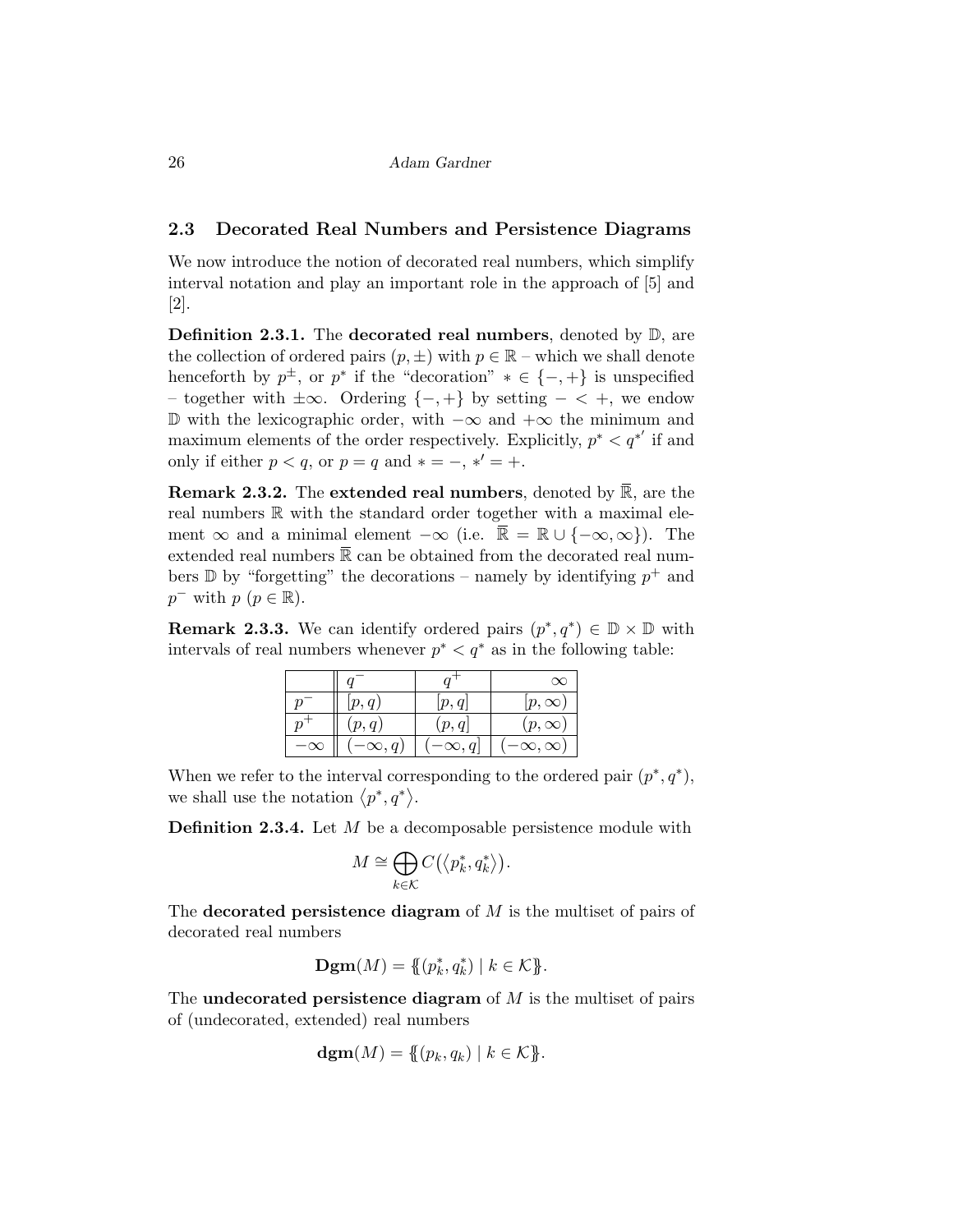Remark 2.3.5. By Theorem 2.1.4, the (un)decorated persistence diagram of a decomposable persistence module does not depend on the choice of decomposition.

Definition 2.3.6. A function  $\sigma$  is said to be a partial matching between sets A and B if  $\sigma$  is a bijection between a subset  $A' \subset A$  and a subset  $B' \subset B$ . In other words, we say that  $\sigma$  is a partial matching between A and B if  $\sigma$  is a bijection with dom( $\sigma$ )  $\subset A$  and im( $\sigma$ )  $\subset B$ . We write  $\sigma : A \rightarrow B$  to mean " $\sigma$  is a partial matching between A and B." We say that a pair of points  $a \in A$  and  $b \in B$  are **matched** if  $a \in \text{dom}(\sigma)$ ,  $b \in \text{im}(\sigma)$  and  $\sigma(a) = b$ .

The composition of a partial matching  $\sigma_1$  between A and B and a partial matching  $\sigma_2$  between B and C is the partial matching

$$
\sigma_2 \circ \sigma_1 = \{(a, c) \mid \exists b \in B \text{ such that } (a, b) \in \sigma_1 \text{ and } (b, c) \in \sigma_2\}.
$$

Remark 2.3.7. In [2] (Bauer and Lesnick), the authors refer to partial matchings simply as matchings. We use terminology partial matching which appears in [5] (Chazal et al.) to emphasize that only some of the elements in partially matched sets are matched.

We shall soon define a distance between subsets of the extended plane  $\mathbb{R}^2$  using partial matchings, but first we must choose a point-topoint distance. Let  $d^{\infty}(\cdot, \cdot)$  denote the **infinity norm** on the extended plane, defined by

$$
d^{\infty}((p,q),(r,s)) = \max\{|r-p|,|s-q|\}.
$$

Here we extend  $|r - p|$  to allow for p or r to be infinite by setting  $|r - p| = \infty$  if one of p or r is infinite and  $p \neq r$ , and  $|r - p| = 0$  if  $p = r$ – for instance, we have  $|\infty - 2| = |\infty - (-\infty)| = \infty$ , but  $|\infty - \infty| = 0$ . If  $(p, q) \in \overline{\mathbb{R}}^2$  and  $S \subset \overline{\mathbb{R}}^2$ , let

$$
d^\infty\big((p,q),S\big)=\inf_{(r,s)\in S}d^\infty\big((p,q),(r,s)\big).
$$

In particular, letting

$$
\Delta = \{ (p, q) \in \mathbb{R}^2 \mid q = p \},\
$$

denote the diagonal, it is easy to see that

$$
d^{\infty}((p,q), \Delta) = \frac{1}{2}|q-p|.
$$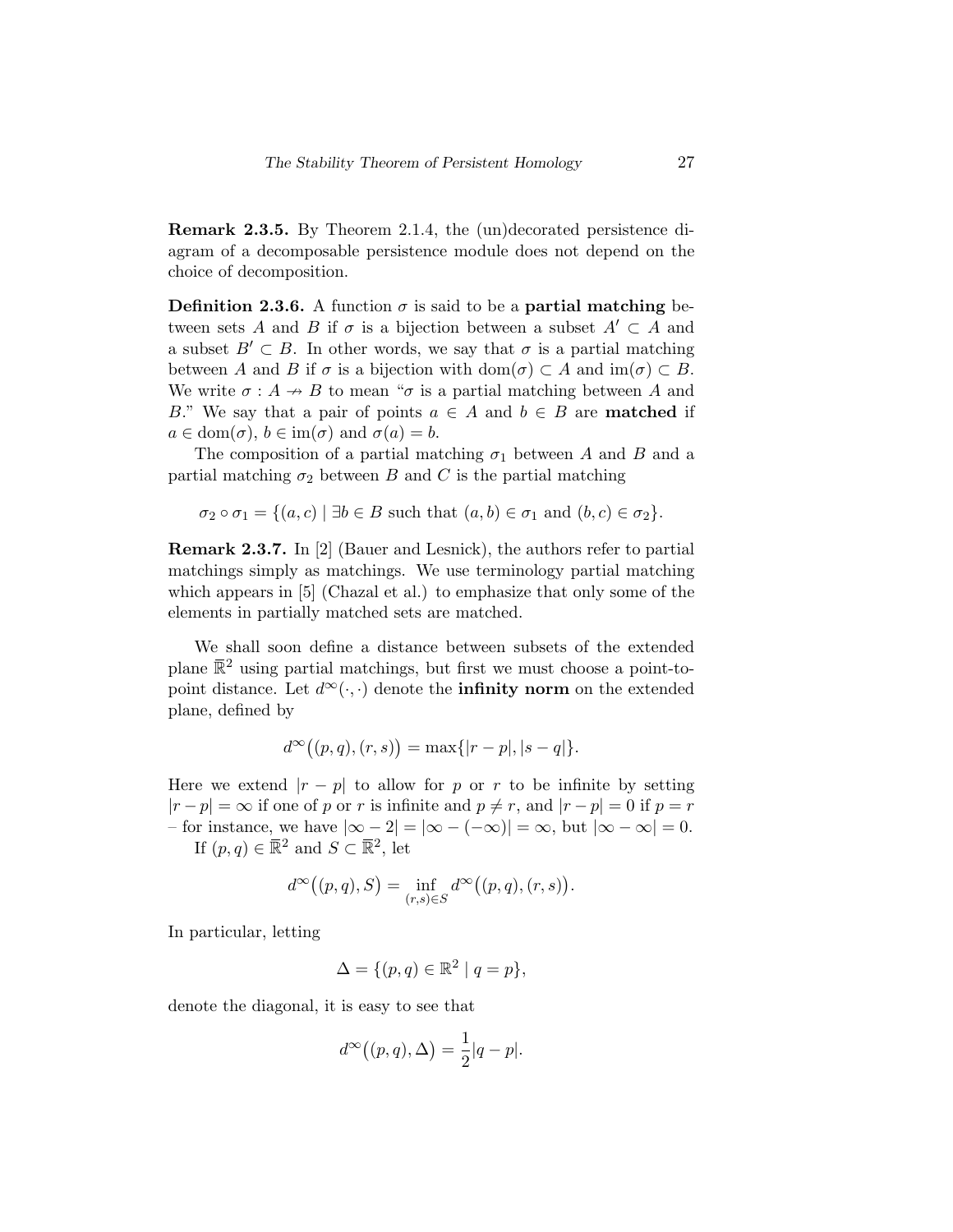**Definition 2.3.8.** A partial matching  $\sigma$  between two subsets A and B of  $\mathbb{R}^2$  is called a  $\boldsymbol{\delta}-$ **matching** if all of the following statements are true:

- if  $a \in A$  and  $b \in B$  are matched in  $\sigma$  (i.e.  $\sigma(a) = b$ ) then  $d^{\infty}(a, b) \leq$ δ;
- if  $a \in A$  is unmatched in  $\sigma$  (i.e.  $a \notin \text{dom}(\sigma)$ ) then  $d^{\infty}(a, \Delta) \leq \delta$ ;
- if  $b \in B$  is unmatched in  $\sigma$  (i.e.  $b \notin \text{im}(\sigma)$ ) then  $d^{\infty}(b, \Delta) \leq \delta$ .

We say that A and B are  $\delta$ -matched if there exists a  $\delta$ -matching between A and B.

**Remark 2.3.9.** Let  $A, B, C \subset \mathbb{R}^2$ . If A and B are  $\delta_1$ -matched, and B and C are  $\delta_2$ -matched, then A and C are  $(\delta_1 + \delta_2)$ -matched. Indeed, let  $\sigma_1 : A \nightharpoonup B$  be a  $\delta_1$ -matching and let  $\sigma_2 : B \nightharpoonup C$  be a  $\delta_2$ -matching. We verify that  $\sigma = \sigma_2 \circ \sigma_1 : A \to C$  is a  $(\delta_1 + \delta_2)$ -matching:

• If  $a \in A$  and  $c \in C$  are matched in  $\sigma$ , then there is some  $b \in B$ such that  $(a, b) \in \sigma_1$  and  $(b, c) \in \sigma_2$ , and so

$$
d^{\infty}(a,c) \le d^{\infty}(a,b) + d^{\infty}(b,c) \le \delta_1 + \delta_2.
$$

• If  $a \in A$  is unmatched in  $\sigma$ , then either a is unmatched in  $\sigma_1$ , in which case

$$
d^{\infty}(a,\Delta) \leq \delta_1 \leq \delta_1 + \delta_2;
$$

or a is matched in  $\sigma_1$  to some  $b \in B$  which is unmatched in  $\sigma_2$ , in which case

$$
d^{\infty}(a,\Delta) \le d^{\infty}(a,b) + d^{\infty}(b,\Delta) \le \delta_1 + \delta_2.
$$

• The case of an unmatched point  $c \in C$  is similar to the previous case.

**Definition 2.3.10.** The **bottleneck distance**  $d_B(\cdot, \cdot)$  between two subsets A and B of  $\mathbb{R}^2$  is the infimum over all non-negative real numbers such that  $A$  and  $B$  are  $\delta$ -matched:

$$
d_B(A, B) = \inf \{ \delta \ge 0 \mid \text{there exists a } \delta \text{-matching between } A \text{ and } B \}
$$

Lemma 2.3.11. The bottleneck distance satisfies the triangle inequality: for any three subsets A, B and C of  $\mathbb{R}^2$ , we have

$$
d_B(A, C) \le d_B(A, B) + d_B(B, C).
$$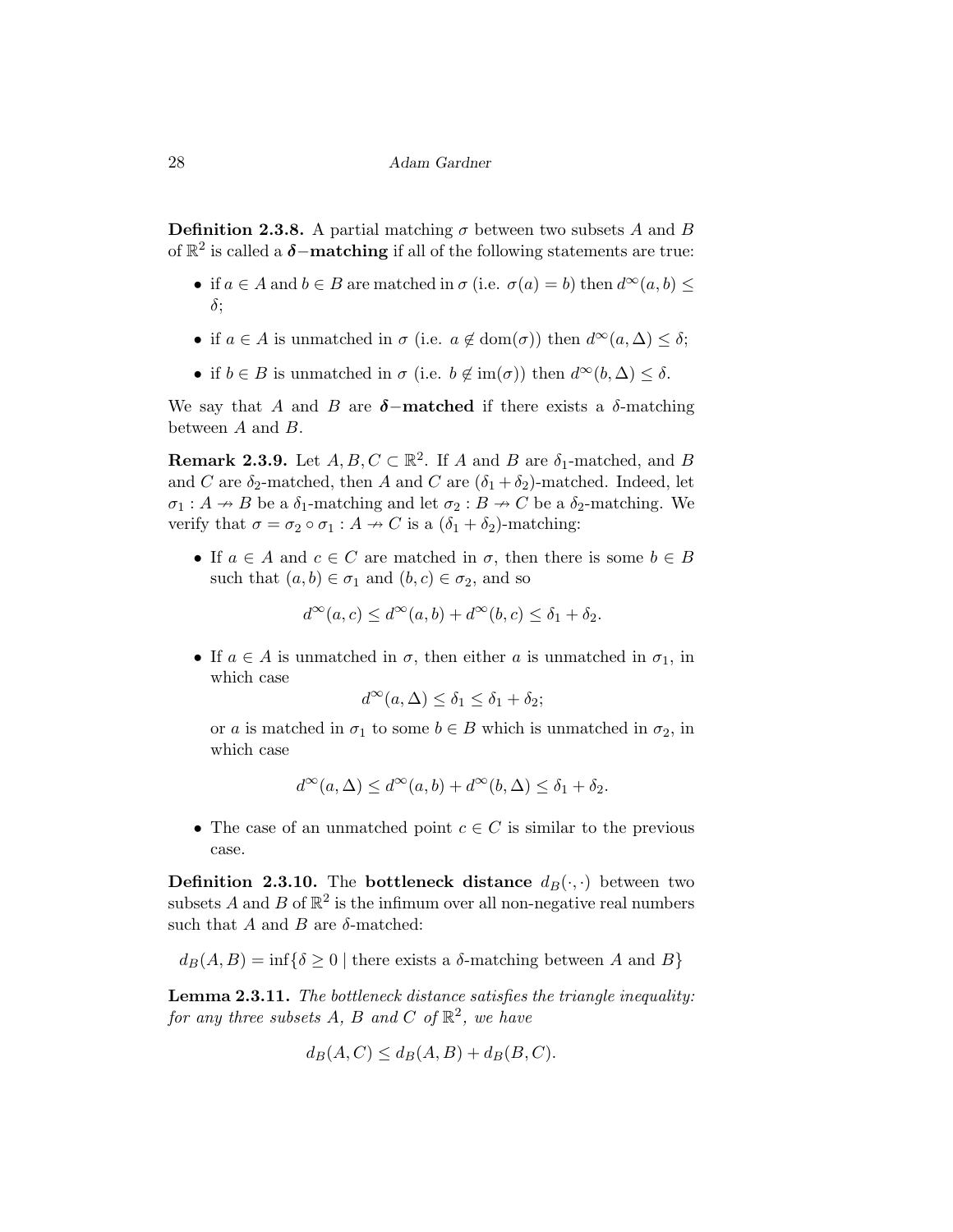*Proof.* By Remark 2.3.9, if A and B are  $\delta_1$ -matched and B and C are  $\delta_2$ -matched, then A and C are  $(\delta_1 + \delta_2)$ -matched. The result follows by taking the infimum over all such  $\delta_1$  and  $\delta_2$ .  $\Box$ 

**Proposition 2.3.12.** Let  $\langle p^*, q^* \rangle$  and  $\langle r^*, s^* \rangle$  be intervals, and let  $M =$  $C(\langle p^*,q^*\rangle)$  and  $N=C(\langle r^*,s^*\rangle)$  be the corresponding interval modules. Then

$$
d_I(M, N) \le d^{\infty}((p, q), (r, s)).
$$

*Proof.* We must show that for every  $\delta > d^{\infty}((p,q),(r,s)), M$  and N are δ-interleaved. We do this by noting that the maps  $f : M \to N(\delta)$  and  $g: N \to M(\delta)$  defined by

$$
f_t = \begin{cases} \mathbb{1}_{\mathbf{k}} & \text{if } t \in \langle p^*, q^* \rangle \cap \langle r^* - \delta, s^* - \delta \rangle \\ 0 & \text{otherwise,} \end{cases}
$$

and

$$
g_t = \begin{cases} \mathbb{1}_{\mathbf{k}} & \text{if } t \in \langle p^* - \delta, q^* - \delta \rangle \cap \langle r^*, s^* \rangle \\ 0 & \text{otherwise,} \end{cases}
$$

provide well-defined  $\delta$ -inverse  $\delta$ -interleavings.

**Proposition 2.3.13.** Let  $\langle p^*, q^* \rangle$  be an interval, and let  $M = C(\langle p^*, q^* \rangle)$ . Then

$$
d_I(M, 0) = \frac{1}{2}|q - p| = d^{\infty}((p, q), \Delta).
$$

Proof. The only morphisms to and from the zero module are the zero maps. Therefore a pair of morphisms  $f : M \to 0$  ( $\delta$ ) = 0 and  $g : 0 \to$  $M(\delta)$  are  $\delta$ -inverse  $\delta$ -interleavings if and only if  $\varphi_M^{2\delta} = g(\delta) \circ f$ , which simplifies to  $\varphi_M^{2\delta} = 0$ . This last equality holds if  $2\delta > |q - p|$  and fails to hold if  $2\delta < |q-p|$ .  $\Box$ 

Theorem 2.3.14 (The Converse Stability Theorem for Decomposable Persistence Modules). Let M, N be decomposable persistence modules. Then

$$
d_I(M, N) \leq d_B(\operatorname{dgm}(M), \operatorname{dgm}(N)).
$$

This theorem is called the Converse Stability Theorem because the reverse inequality, which was studied first, is true for pointwise finitedimensional (PFD) persistence modules:

 $\Box$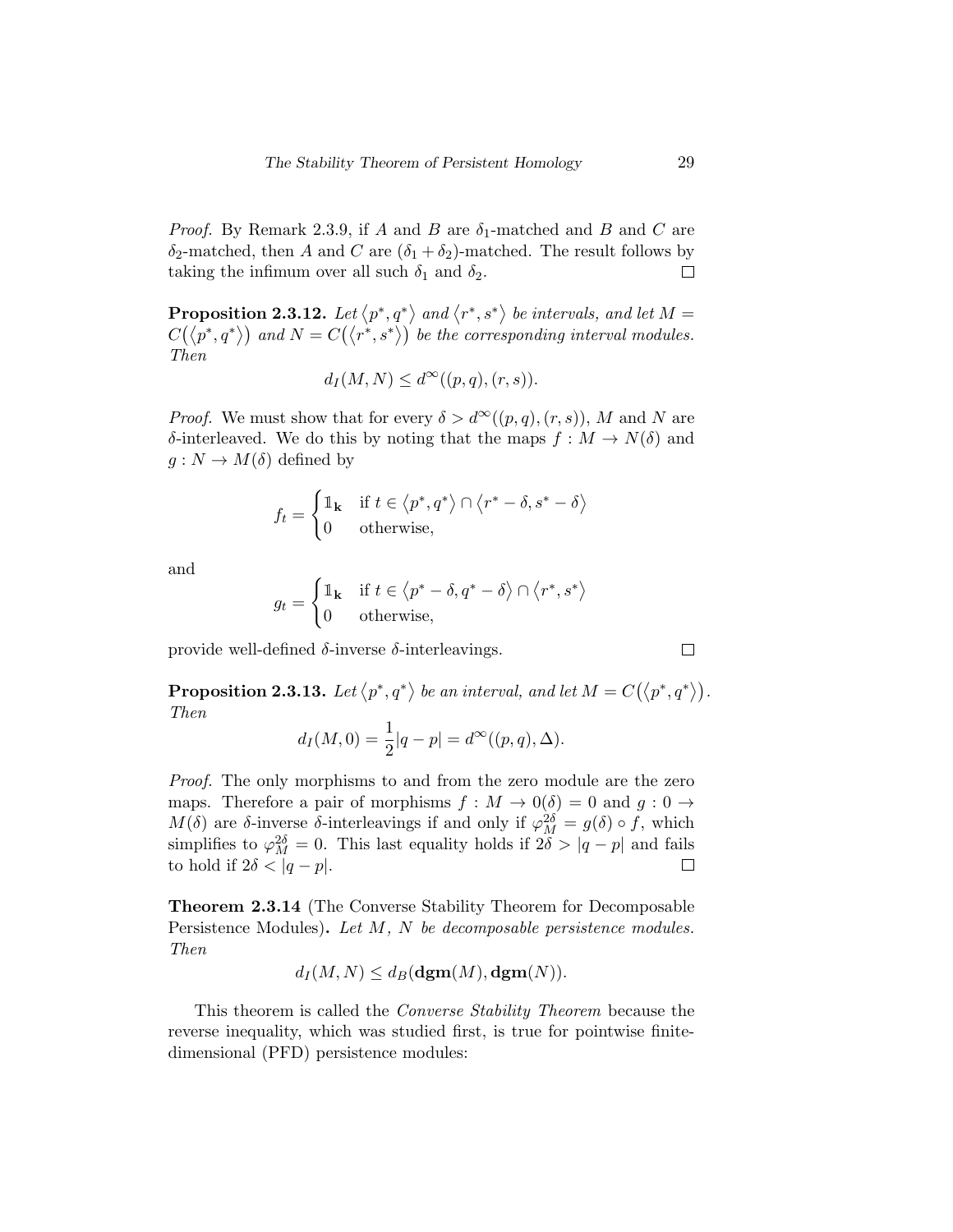Theorem 2.3.15 (The Algebraic Stability Theorem for PFD Persistence Modules). Let  $M$ ,  $N$  be PFD persistence modules. Then

 $d_B(\mathbf{dgm}(M), \mathbf{dgm}(N)) \leq d_I(M, N).$ 

We shall prove a stronger version of Algebraic Stability Theorem in Section 3 (see Theorem 3.5.2), following the proof originally appearing in [2] as Theorem 6.4.

*Proof of the Converse Stability Theorem.* Let  $\delta \geq 0$ , and suppose that there is a  $\delta$ -matching  $\sigma$  of  $\operatorname{dgm}(M)$  and  $\operatorname{dgm}(N)$ . Re-write M and N in the form

$$
M = \bigoplus_{k \in \mathcal{K}} M_k
$$

$$
N = \bigoplus_{k \in \mathcal{K}} N_k
$$

where we choose  $M_k$ ,  $N_k$  such that either

- $M_k$  is an  $I_k$ -submodule of M and  $N_k$  is a  $J_k$ -submodule of N, where  $I_k$  and  $J_k$  are a pair of matched intervals;
- $M_k$  is an  $I_k$ -submodule of M where  $I_k$  is unmatched, and  $N_k = 0$ ; or
- $N_k$  is a  $J_k$ -submodule of N where  $J_k$  is unmatched, and  $M_k = 0$ .

By Propositions 2.3.12 and 2.3.13,  $d_I(M_k, N_k) \leq \delta$  for each of the three possible cases above. By Proposition 2.2.11,  $d_I(M, N) \leq \delta$ . The result follows by taking the infimum over all  $\delta \geq 0$  such that there exists a δ-matching of  $\textbf{dgm}(M)$  and  $\textbf{dgm}(N)$ .  $\Box$ 

# 3 Induced Matchings and the Algebraic Stability of Persistence Barcodes

In this section we summarize the results of Bauer and Lesnick from Induced Matchings and the Algebraic Stability of Persistence Barcodes [2], following their exposition.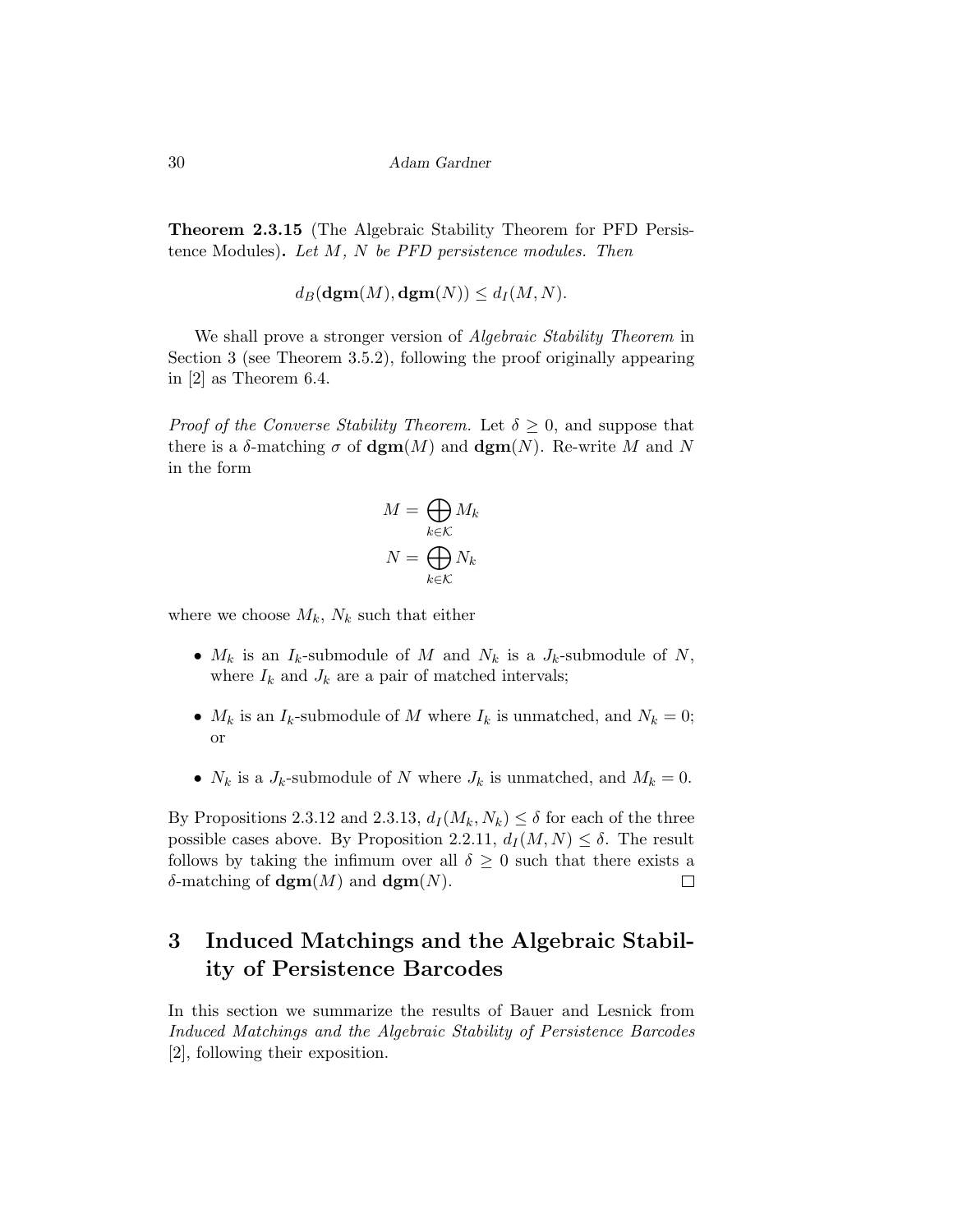#### 3.1 Barcodes

Definition 3.1.1. A barcode is (a representation of) a multiset of intervals (see Definition 2.1.2).

**Definition 3.1.2.** Let M be a decomposable persistence module with

$$
M \cong \bigoplus_{k \in \mathcal{K}} C(I_k).
$$

The **barcode of M** is the multiset of intervals

$$
\mathcal{B}_M = \{\!\!\{I_k \mid k \in \mathcal{K}\}\!\!\}
$$

Remark 3.1.3. The decorated persistence diagram and the barcode of a decomposable persistence module M contain exactly the same information: in fact, there is a canonical bijection of multisets  $\mathbf{Dgm}(M) \rightarrow$  $\mathcal{B}_M$  which sends  $(p^*, q^*) \in \mathbf{Dgm}(M)$  to the interval  $\langle p^*, q^* \rangle$ .

Remark 3.1.4. By Theorem 2.1.4, the barcode of a decomposable persistence module does not depend on the choice of decomposition.

**Remark 3.1.5.** Recall that a persistence module  $M$  is pointwise finitedimensional (PFD) if  $M_t$  is finite-dimensional for every  $t \in \mathbb{R}$  (Definition 2.0.1), and that every PFD persistence module is decomposable (Theorem 2.1.7). In particular, to every PFD persistence module M there corresponds a unique barcode  $\mathcal{B}_M$ .

**Remark 3.1.6.** The barcode of  $M(\delta)$  is simply the barcode of M shifted to the left by  $\delta$  (see Definition 2.2.1 and Remark 2.2.2).

Given a barcode  $\mathcal{D}$ , we define a new barcode  $\mathcal{D}^{\epsilon}$  by

 $\mathcal{D}^{\epsilon} = \{I \in \mathcal{D} : [t, t + \epsilon] \subset I \text{ for some } t \in \mathbb{R}\}.$ 

In words,  $\mathcal{D}^{\epsilon}$  is the collection of intervals in  $\mathcal{D}$  of length strictly greater than  $\epsilon$  together with the closed intervals of length  $\epsilon$ .

Definition 3.1.7. Let C and D be barcodes. A  $\delta$ -matching is a partial matching  $\sigma : \mathcal{C} \to \mathcal{D}$  such that

- (i)  $\mathcal{C}^{2\delta} \subset \text{dom}(\sigma)$ ,
- (ii)  $\mathcal{D}^{2\delta} \subset \text{im}(\sigma)$ ,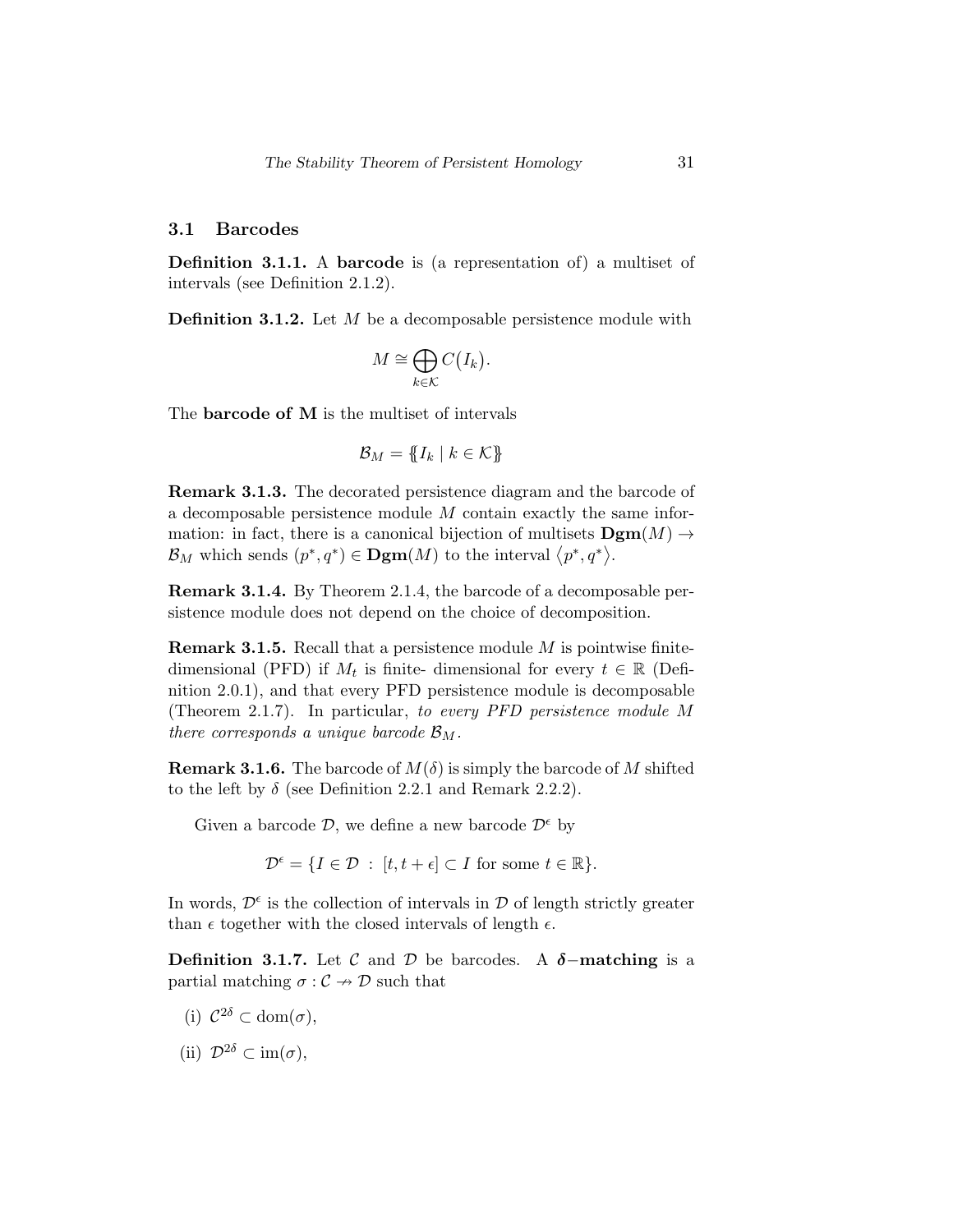(iii) If  $\sigma(\langle b, d \rangle) = \langle b', d' \rangle$  then

$$
\langle b, d \rangle \subset \langle b' - \delta, d' + \delta \rangle
$$
  

$$
\langle b', d' \rangle \subset \langle b - \delta, d + \delta \rangle.
$$

The **bottleneck distance**  $d_B(\cdot, \cdot)$  between barcodes  $C$  and  $D$  is the infimum over all  $\delta \geq 0$  such that C and D are  $\delta$ -matched:

 $d_B(\mathcal{C}, \mathcal{D}) = \inf \{ \delta \geq 0 \mid \mathcal{C} \text{ and } \mathcal{D} \text{ are } \delta \text{-matched} \}.$ 

**Remark 3.1.8.** If M and N are persistence modules, then  $d_B(\mathcal{B}_M, \mathcal{B}_N) =$  $d_B(\mathbf{dgm}(M), \mathbf{dgm}(N))$ , which justifies the reuse of the notation  $d_B(\cdot, \cdot)$ . Note however that a  $\delta$ -matching of the barcodes  $\mathcal{B}_M$  and  $\mathcal{B}_N$  is strictly stronger than a  $\delta$ -matching of persistence diagrams  $\textbf{dgm}(M)$  and  $\textbf{dgm}(N)$ , in the sense that if  $\mathcal{B}_M$  and  $\mathcal{B}_N$  are  $\delta$ -matched then  $\textbf{dgm}(M)$  and  $\operatorname{dgm}(N)$  are  $\delta$ -matched, but the converse is not true in general. Roughly speaking, this is because Definition 2.3.8 does not distinguish between distinct intervals with identical endpoints, as it "forgets" decorations.

For instance, let  $M = C([p,q])$  and  $N = C((p + \delta, q - \delta))$  where  $p \le q$  and  $0 \le 2\delta \le q - p$ . Then  $\operatorname{dgm}(M) = \{(p,q)\} \subset \mathbb{R}^2$  and  $\operatorname{dgm}(N) = \{(p+\delta, q-\delta)\} \subset \mathbb{R}^2$  are  $\delta$ -matched (simply match the point  $(p, q)$  with  $(p+\delta, q-\delta)$ . However,  $\mathcal{B}_M = \{[p, q]\}\$  and  $\mathcal{B}_N = \{(p+\delta, q-\delta)\}\$ are not  $\delta$ -matched: indeed, since  $[p, p + 2\delta] \subset [p, q]$ , by condition (i) of Definition 3.1.7 [p, q] must be matched to  $(p+\delta, q-\delta)$  by any δ-matching; but since  $[p, q] \not\subset (p, q)$ , by condition (iii)  $[p, q]$  and  $(p + \delta, q - \delta)$  cannot be matched.

#### 3.2 Dual Modules

Let  $\mathbf{R}^{op} = (\mathbb{R}, \geq)$  be the opposite category of **R**, that is the category with objects  $t \in \mathbb{R}$  and a unique morphism  $s \to t$  whenever  $s \geq t$ (instead of whenever  $s \leq t$ ). Let Neg :  $\mathbf{R} \to \mathbf{R}^{op}$  denote the functor which sends a real number t to  $-t$  and the morphism  $s \leq t$  to  $-s \geq -t$ . Let  $(\cdot)^*$ : Vect  $\rightarrow$  Vect denote the duality (contravariant) functor. Given a persistence module  $M : \mathbf{R} \to \mathbf{Vect}$ , taking the duals of all vector spaces and transition maps gives a functor  $M^{\dagger} : \mathbf{R}^{op} \to \mathbf{Vect}$ . Define the **dual** of M to be the persistence module  $M^* = M^{\dagger} \circ \text{Neg}$ :  $\mathbf{R} \to \mathbf{Vect}$ . Explicitly,  $M^*$  has vector spaces  $(M^*)_t = (M_{-t})^*$  and transition maps  $\varphi_{M^*}(s,t) = \varphi_M(-t,-s)^*$ .

Given a morphism of persistence modules  $f : M \to N$ , we define the dual morphism  $f^* : N^* \to M^*$  by letting  $(f^*)_t = (f_{-t})^*$ .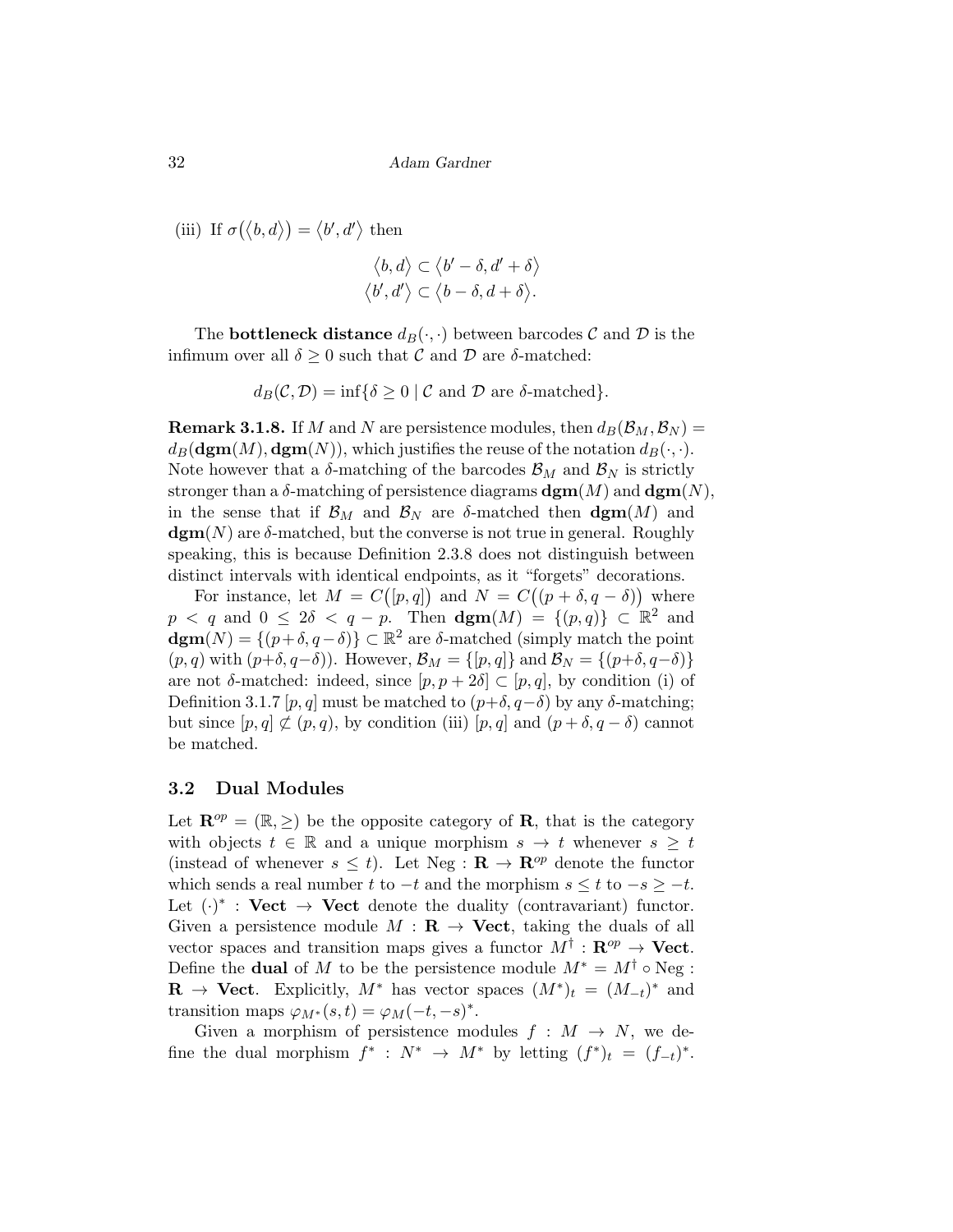With these identifications, dualization is a contravariant endofunctor  $(\cdot)^* : \mathbf{Vect}^{\mathbb{R}} \to \mathbf{Vect}^{\mathbb{R}}$ . When M and N are PFD, under the canonical identifications  $M = M^{**}$  and  $N = N^{**}$  we have  $f^{**} = f$ .

For a barcode  $\mathcal{D}$ , let  $\mathcal{D}^* = \{-I : I \in \mathcal{D}\}\$  where we define  $-I =$  $\{-t : t \in I\}.$ 

**Proposition 3.2.1.** If M is a PFD persistence module, then  $\mathcal{B}_{M^*} =$  $(\mathcal{B}_M)^*$ .

*Proof.* Without loss of generality, let  $M = \bigoplus$  $I \in \mathcal{B}_M$  $C(I)$ . It suffices to

show that  $M^* \cong \bigoplus$  $I ∈ \mathcal{B}_M$  $C(-I)$ . We shall prove this in two steps:

(i) If 
$$
N = \bigoplus_{k \in \mathcal{K}} N_k
$$
 is PFD then  $N^* = \bigoplus_{k \in \mathcal{K}} N_k^*$ .

(ii) For any interval  $I \subset \mathbb{R}$ ,  $C(I)^* \cong C(-I)$ .

For (i), let  $s \leq t$ . Since the  $N_{-t}$  and  $N_{-s}$ ,  $-t \leq -s$  are finite dimensional, only finitely many of the terms  $\varphi_{N_k}(-t, -s)$  in  $\varphi_N(-t, -s) =$  $\oplus$  $\bigoplus_{k \in \mathcal{K}} \varphi_{N_k}(-t, -s)$  are nonzero. Therefore  $\varphi_N(-t, -s)^* = \bigoplus_{k \in \mathcal{K}}$  $\bigoplus_{k \in \mathcal{K}} \varphi_{N_k}(-t, -s)^*,$ i.e.  $\varphi_{N^*}(s,t) = \bigoplus$ k∈K  $\varphi_{N_k^*}(s,t)$  whenever  $s \leq t$ , which proves the result. For (ii), observe that

$$
(C(I)^*)_t = (C(I)_{-t})^* = \begin{cases} \mathbf{k}^*, & \text{if } t \in -I \\ 0, & \text{otherwise.} \end{cases}
$$

Since  $\mathbb{1}_{\mathbf{k}}^* = \mathbb{1}_{\mathbf{k}^*}$ , the transition maps of  $C(I^*)$  are

$$
\varphi_{C(I)^*}(s,t) = \varphi_{C(I)}(-t,-s)^* = \begin{cases} \mathbb{1}_{\mathbf{k}^*}, & \text{if } s,t \in -I \\ 0, & \text{otherwise.} \end{cases}
$$

The isomorphism  $\mathbf{k} \to \mathbf{k}^*$  sending  $a \in \mathbf{k}$  to  $a \cdot \mathbb{1}_{\mathbf{k}} \in \mathbf{k}^*$  therefore leads to an isomorphism  $f_t: C(-I) \to C(I)^*$ :

$$
f_t(a) = \begin{cases} a \cdot \mathbb{1}_{\mathbf{k}}, & \text{if } t \in -I \\ 0, & \text{otherwise.} \end{cases}
$$

Now applying (i) and (ii) above, we see that

$$
M^* = \bigoplus_{I \in \mathcal{B}_M} C(I)^* \cong \bigoplus_{I \in \mathcal{B}_M} C(-I),
$$

as required.

 $\Box$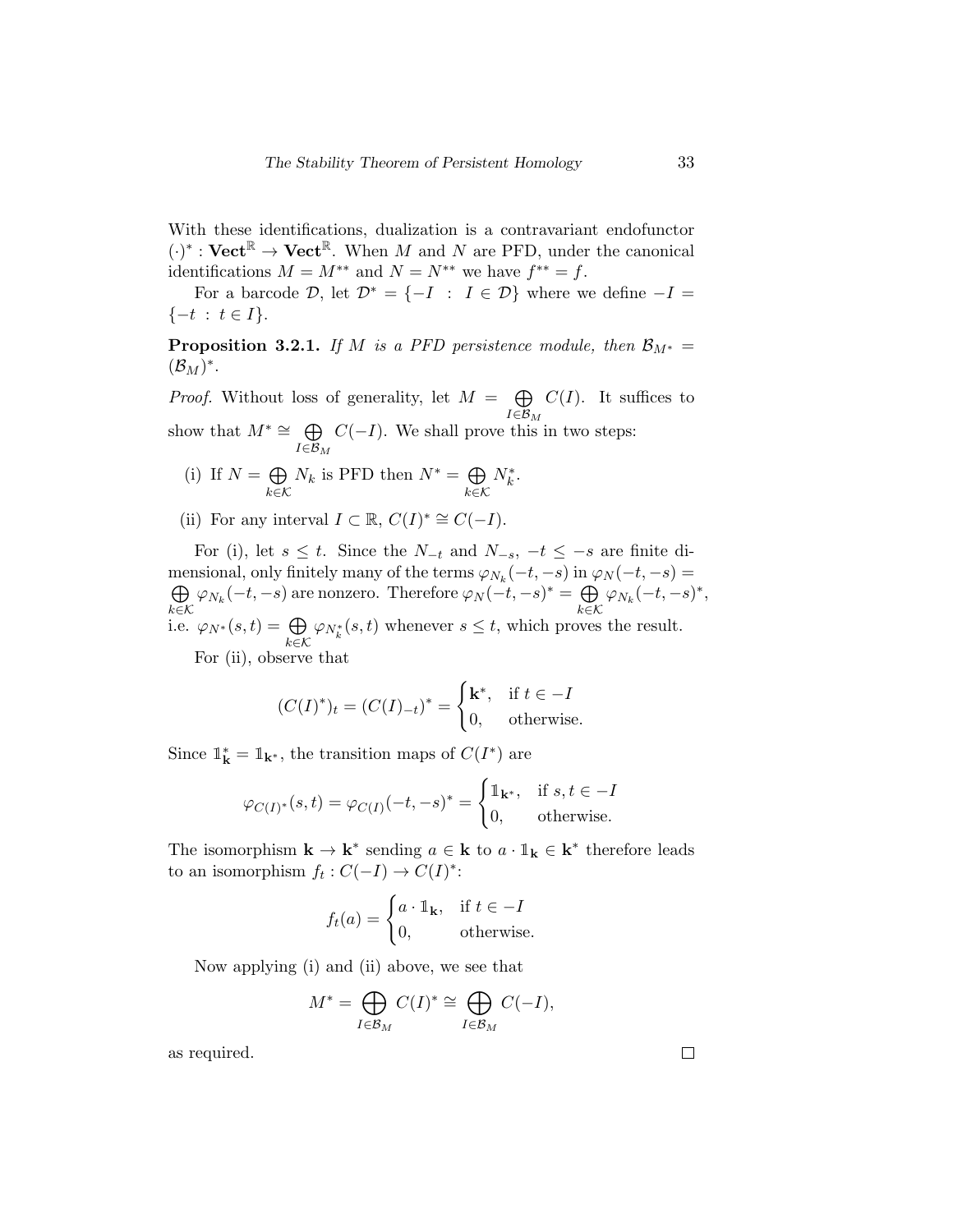### 3.3 The Structure of Persistence Submodules and Quotients

A partially ordered set  $(S, <)$  is said to be **enumerated** if there is an order-preserving injection  $S \hookrightarrow \mathbb{N}$  into the positive integers with the standard order. We may write  $S = \{s_1, s_2, ...\}$  with  $s_1 < s_2 < ...$  where this sequence terminates if  $S$  is finite.

Given two enumerated sets  $S = \{s_1, s_2, \ldots\}$  and  $T = \{t_1, t_2, \ldots\}$  with  $|S| \leq |T|$ , there is a **canonical injection**  $\alpha_S^T : S \hookrightarrow T$  defined by

$$
\alpha_S^T(s_i) = t_i.
$$

**Remark 3.3.1.** If  $S, T, U$  are enumerated sets with  $|S| \leq |T| \leq |U|$ , then the canonical injections trivially satisfy the composition law

$$
\alpha_S^U = \alpha_T^U \circ \alpha_S^T.
$$

Let  $M$  be a PFD persistence module and let  $\mathbb D$  denote the decorated real numbers (see Definition 2.3.1). For any  $b \in \mathbb{D}$ , define  $\langle b, \cdot \rangle_M$  to be (the representation of) the multiset of intervals  $I \in \mathcal{B}_M$  of the form  $I = \langle b, d \rangle$  for some  $d \in \mathbb{D}$ . Clearly

$$
\mathcal{B}_M=\coprod_{b\in\mathbb{D}}\big\langle b,\cdot\big\rangle_M.
$$

Order  $\langle b, \cdot \rangle_M$  by reverse inclusion, so that larger intervals come before smaller ones. More precisely, let  $\langle b, d \rangle_k$  denote the  $k^{th}$  interval of the form  $\langle b, d \rangle$  in the representation of  $\langle b, \cdot \rangle_M$ . We say that  $\langle b, d \rangle_k$  <  $\langle b, d' \rangle_{k'}$  if either  $d > d'$ , or  $d = d'$  and  $k < k'$ .

**Remark 3.3.2.**  $\left(\ \left\langle b, \cdot \right\rangle_M, < \right)$  is an enumerated set since  $<$  defined above is clearly a total order and the number of predecessors of an interval  $\langle b, d \rangle \in (\langle b, \cdot \rangle_M, \langle \cdot \rangle)$  must be finite for M to be PFD.

Dually, define  $\langle \cdot, d \rangle_M$  to be the collection of intervals  $I \in \mathcal{B}_M$  of the form  $\langle b, d \rangle$  for some  $b \in \mathbb{D}$ , so that

$$
\mathcal{B}_M = \coprod_{d \in \mathbb{D}} \langle \cdot, d \rangle_M.
$$

Ordering distinct intervals by reverse inclusion (and ordering repeated intervals as above) makes  $\langle \cdot, d \rangle_M$  into an enumerated set. Note that in this case  $\langle b, d \rangle < \langle b', d \rangle$  if  $b < b'$ .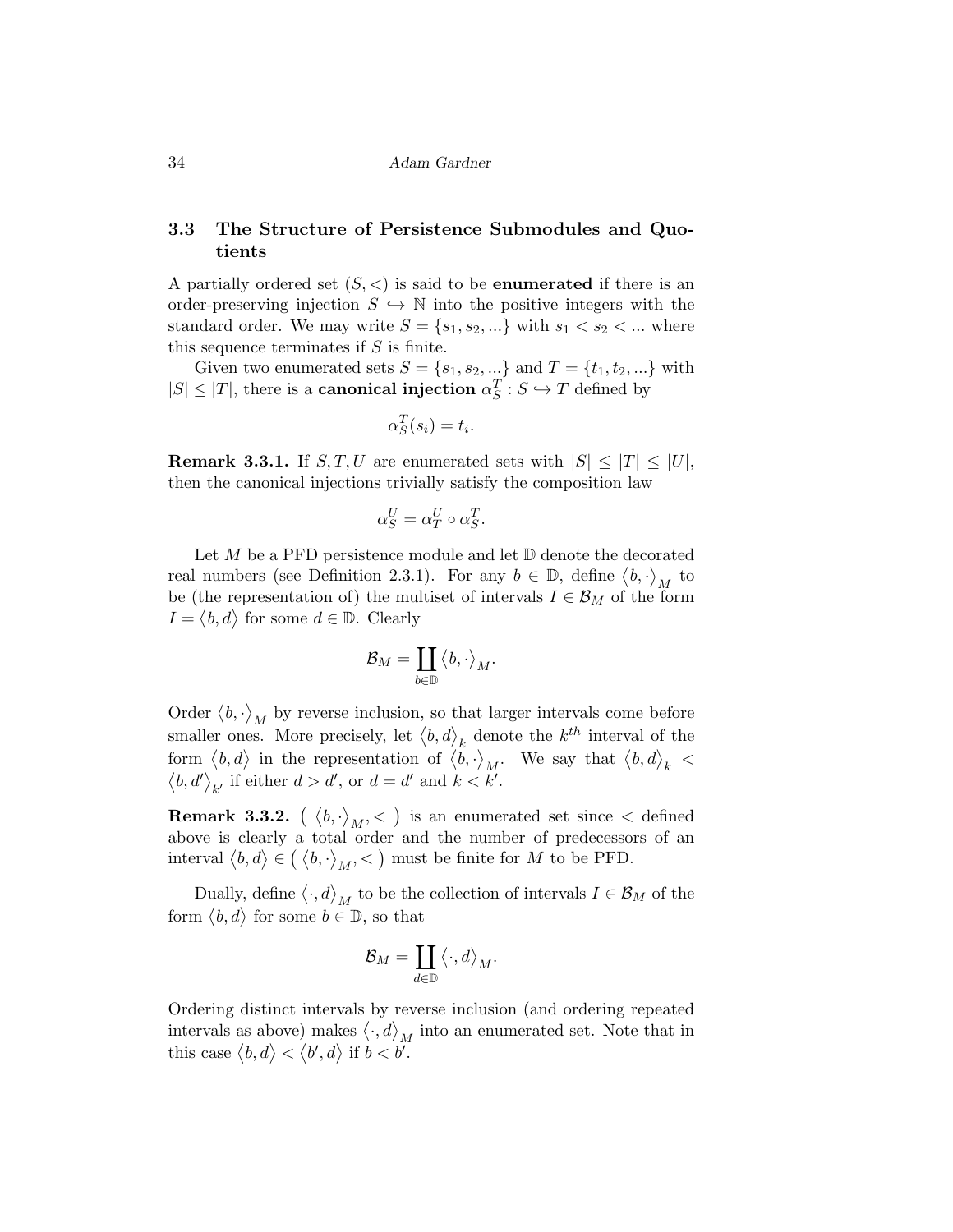**Definition 3.3.3.** A morphism  $j : M \to N$  of persistence modules M and N is a **monomorphism** if  $j_t : M_t \to N_t$  is *injective* for all  $t \in \mathbb{R}$ .

A morphism  $q : M \to N$  of persistence modules M and N is an epimorphism if  $q_t : M_t \to N_t$  is *surjective* for all  $t \in \mathbb{R}$ .

We shall use the notation  $j : M \hookrightarrow N$  for monomorphisms and  $q: M \to N$  for epimorphisms. The reader may verify that this definition agrees with the standard categorical definitions of monomorphisms and epimorphisms in the category  $Vect^R$  of persistence modules.

Theorem 3.3.4 (Structure of Persistence Submodules and Quotients). Let M and N be PFD persistence modules.

(i) If there is a monomorphism  $M \hookrightarrow N$ , then for each  $d \in \mathbb{D}$ 

$$
\left| \left\langle \cdot,d\right\rangle _{M}\right| \leq\left| \left\langle \cdot,d\right\rangle _{N}\right|
$$

and the union of the canonical injections  $\langle \cdot, d \rangle_M \hookrightarrow \langle \cdot, d \rangle_N$ ,  $d \in \mathbb{D}$ defines an injection  $\mathcal{B}_M$   $\hookrightarrow$   $\mathcal{B}_N$  sending each interval  $\langle b, d \rangle \in$  $\mathcal{B}_M$  to an interval  $\langle b', d \rangle$  with  $b' \leq b$  (equivalently, with  $\langle b', d \rangle \leq$  $\langle b, d \rangle$ ).

(ii) Dually, if there is epimorphism  $M \to N$ , then for each  $b \in \mathbb{D}$ 

$$
|\langle b,\cdot\rangle_M|\geq |\langle b,\cdot\rangle_N|
$$

and the union of the canonical injections  $\langle b, \cdot \rangle_M \hookleftarrow \langle b, \cdot \rangle_N$ ,  $b \in \mathbb{D}$ defines an injection  $\mathcal{B}_M \leftrightarrow B_N$  sending each  $\langle b, d \rangle \in \mathcal{B}_N$  to an interval  $\langle b, d' \rangle$  with  $d \leq d'$  (equivalently, with  $\langle \dot{b}, d \rangle \geq \langle b, d' \rangle$ ).

Remark 3.3.5. Abusing notation, we shall refer to the injection in part (i) (resp. (ii)) of Theorem 3.3.4 as the **canonical injection**  $\mathcal{B}_M \hookrightarrow \mathcal{B}_N$ (resp.  $\mathcal{B}_M \leftrightarrow \mathcal{B}_N$ ) when the conditions of (i) (resp. (ii)) hold.

Informally, the canonical injection in Theorem 3.3.4(i) (resp. (ii)) sends an interval in  $M$  (resp.  $N$ ) to a larger interval in  $N$  (resp.  $M$ ) with the same right (resp. left) endpoint. Here "larger" means larger in the sense of length, not in the sense of the partial order we have defined on intervals – for instance, the interval  $[0, 2]$  is "larger" than the interval  $[0, 1]$ , but  $[0, 2] < [0, 1]$  in the partial order defined above. Note that these injections are canonical with respect to the representation of  $\mathcal{B}_M$ and  $\mathcal{B}_N$ , not the multisets  $\mathcal{B}_M$  and  $\mathcal{B}_N$ , since permuting identical intervals in  $\mathcal{B}_M$  without a predefined order would yield an equally sensible injection.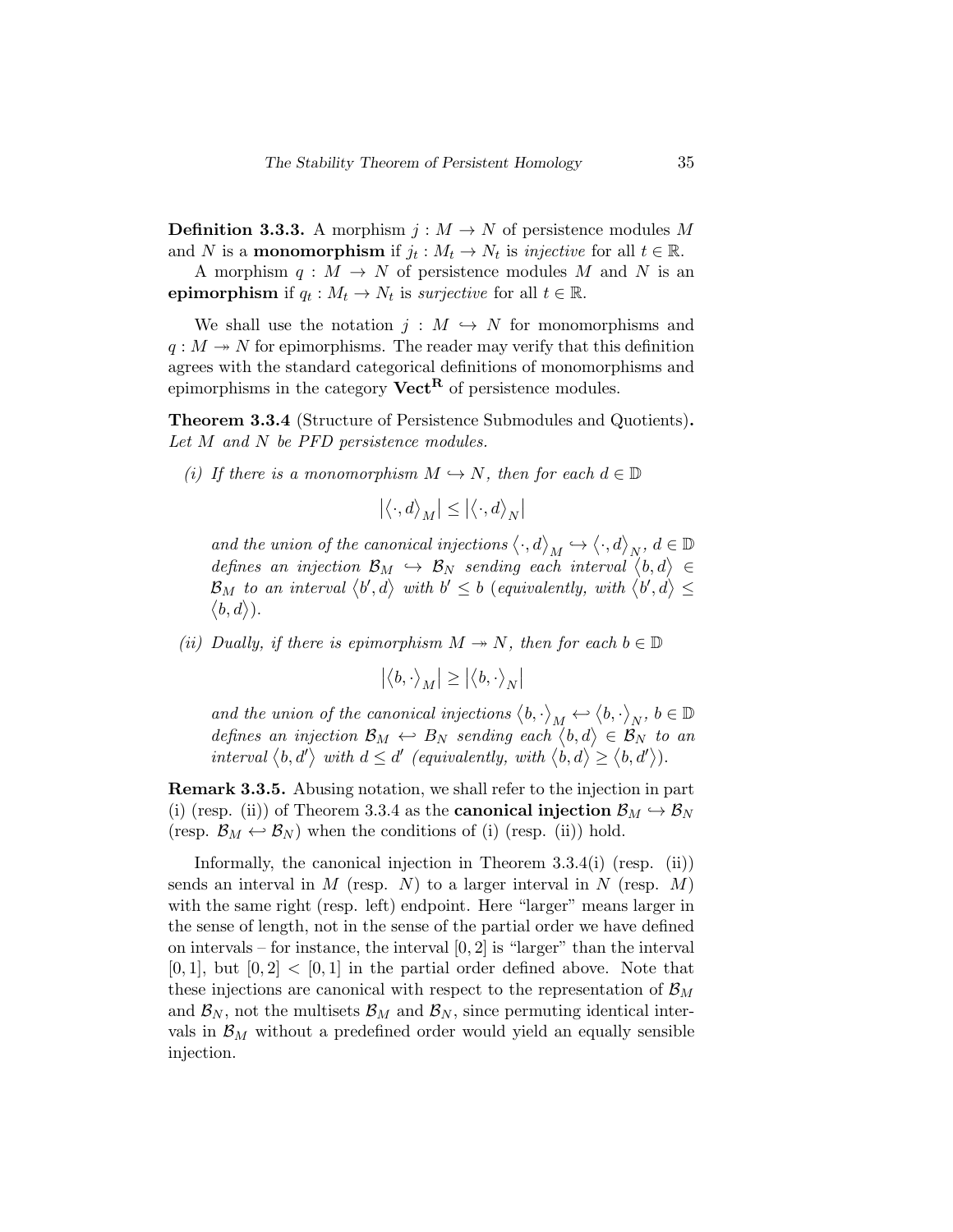For  $I = \langle b, d \rangle$ , define  $\langle \cdot, I \rangle_M$  to be the multiset

$$
\left< \cdot , I \right>_{M} := \{ J = \left< b^{\prime}, d \right>_{k} \in \left< \cdot , d \right>_{M} \mid \left< b^{\prime}, d \right> \ \leq I \},
$$

the multiset of predecessors of  $I$  in  $\langle \cdot, d \rangle_M$  with respect to reverse inclusion.

**Lemma 3.3.6.** Let  $I$  be an interval. If there exists a monomorphism of PFD persistence modules  $j : M \hookrightarrow N$  then

$$
\big|\big\langle \cdot, I \big\rangle_M\big| \leq \big|\big\langle \cdot, I \big\rangle_N\big|.
$$

*Proof.* Let  $I = \langle b, d \rangle$ . Without loss of generality, assume

$$
M = \bigoplus_{J \in \mathcal{B}_M} C(J)
$$

$$
N = \bigoplus_{J \in \mathcal{B}_N} C(J).
$$

Let  $U \subset M$  and  $V \subset N$  be the submodules

$$
U = \bigoplus_{J \in \langle \cdot, I \rangle_M} C(J)
$$
  

$$
V = \bigoplus_{J \in \langle \cdot, I \rangle_N} C(J).
$$

Given an interval J, we say that  $t > J$  if  $t > s$  for every  $s \in J$ . Since M and N are PFD, for any  $s \in I$  there must be finitely many intervals  $J \in \mathcal{B}_M \cup \mathcal{B}_N$  with  $s \in J$ ; it follows that there must be some  $t \in I$  such that  $t > \langle b', d' \rangle$  whenever  $\langle b', d' \rangle \in \mathcal{B}_M \cup \mathcal{B}_N$  with  $b' \leq b$  and  $d' < d$ . Clearly dim  $U_t = |\langle \cdot, I \rangle_M|$  and dim  $V_t = |\langle \cdot, I \rangle_N|$ .

We claim that  $j_t(U_t) \subset V_t$ . By the choice of t, we have

$$
U_t = \bigcap_{\substack{s \in I \\ s \le t}} \operatorname{im} \varphi_M(s, t) \cap \bigcap_{r > I} \ker \varphi_M(t, r)
$$
  

$$
V_t = \bigcap_{\substack{s \in I \\ s \le t}} \operatorname{im} \varphi_N(s, t) \cap \bigcap_{r > I} \ker \varphi_N(t, r).
$$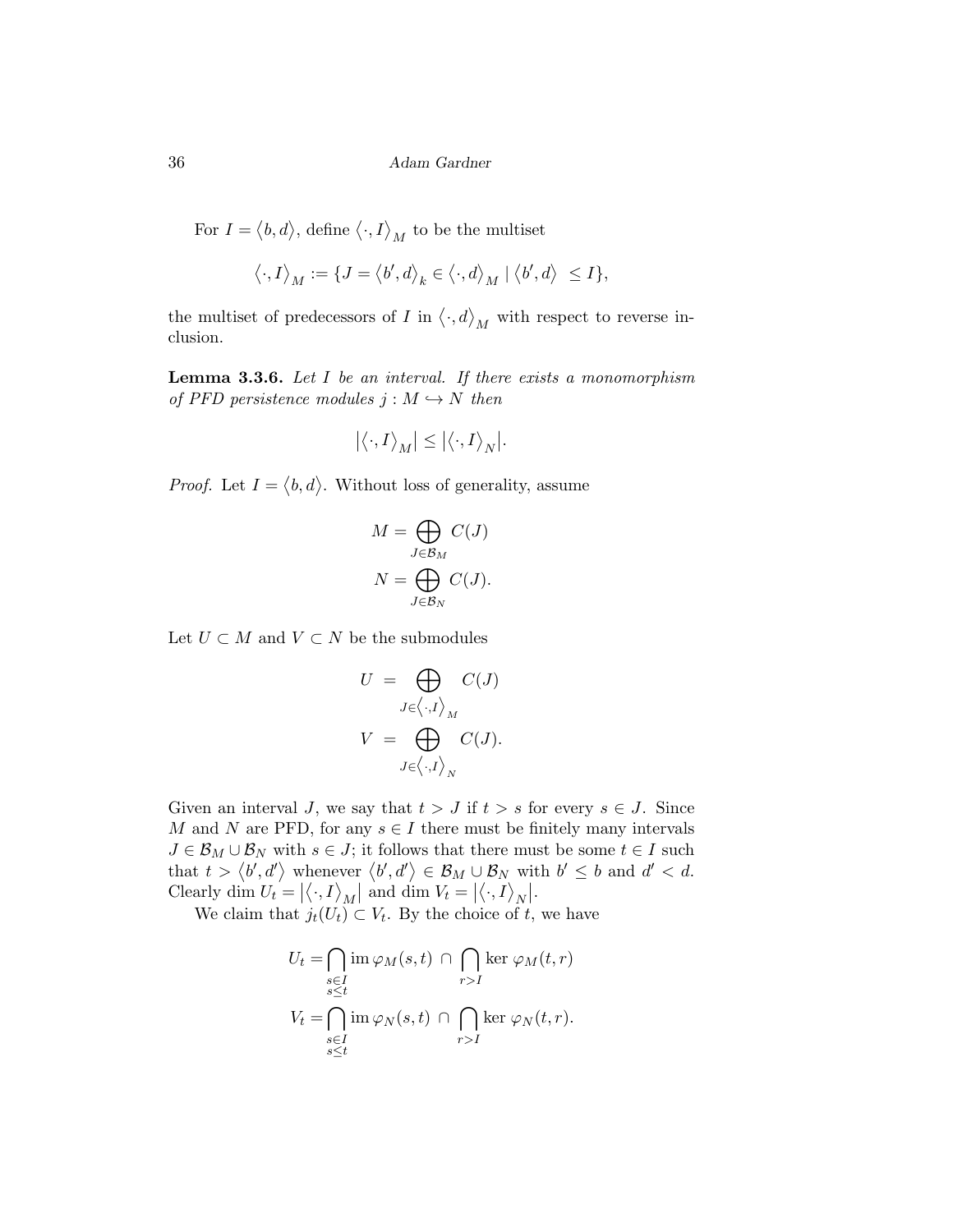For each  $s \in I$ , we have  $j_t(\text{im}\,\varphi_M(s,t)) \subset \text{im}\,\varphi_N(s,t)$  by the commutativity of the diagram

$$
M_s \xrightarrow{\varphi_M(s,t)} M_t
$$
  

$$
\downarrow_{j_s} \qquad \qquad \downarrow_{j_t} \downarrow_{j_t}
$$
  

$$
N_s \xrightarrow{\varphi_N(s,t)} N_t
$$

Similarly,  $j_t(\text{ker } \varphi_M(t, r)) \subset \text{ker } \varphi_N(t, r)$  by the commutativity of the diagram

$$
M_t \xrightarrow{\varphi_M(t,r)} M_t
$$
  

$$
\downarrow_{j_t} \qquad \qquad \downarrow_{j_r}
$$
  

$$
N_t \xrightarrow{\varphi_N(t,r)} N_r
$$

We conclude that  $j_t(U_t) \subset V_t$ . Since  $j_t$  is an injection, we have dim  $U_t \leq$  $\dim V_t$ , completing the proof.  $\Box$ 

*Proof of Theorem 3.3.4.* Suppose that there exists a monomorphism  $M \hookrightarrow$ N. To show that  $|\langle \cdot, d \rangle_M| \leq |\langle \cdot, d \rangle_N|$ , it suffices to show that if  $i \leq |\langle \cdot, d \rangle_{M}|$  then  $i \leq |\langle \cdot, d \rangle_{N}|$ . Let  $I = \langle b, d \rangle$  denote the  $i^{th}$  interval of  $\langle \cdot, d \rangle_M$ . Then for  $1 \leq j \leq i, \langle \cdot, I \rangle_M$  contains the j<sup>th</sup> interval of  $\langle \cdot, d \rangle_M$  and so

$$
i \leq \left| \langle \cdot, I \rangle_M \right| \leq \left| \langle \cdot, I \rangle_N \right| \leq \left| \langle \cdot, d \rangle_N \right|
$$

where the second inequality follows from Lemma 3.3.6.

Let  $I' = \langle b', d \rangle$  denote the  $i^{th}$  interval of  $\langle \cdot, d \rangle_N$ . Then the canonical injection  $\mathcal{B}_M \hookrightarrow \mathcal{B}_N$  sends *I* to *I'*. Since  $i \leq |\langle \cdot, I \rangle_N|$ , we must have  $I' \in \langle \cdot, I \rangle_N$  or equivalently  $b' \leq b$ . This completes the proof of part (i).

Part (ii) follows from part (i) by a duality argument. Given an epimorphism of PFD persistence modules  $q : M \rightarrow N$ , the dual  $q^*$ :  $N^* \hookrightarrow M^*$  is a monomorphism. By part (i),  $q^*$  induces an injection  $\iota : \mathcal{B}_{N^*} \hookrightarrow \mathcal{B}_{M^*}$ . By Proposition 3.2.1, this in turn induces an injection  $\mathcal{B}_N \hookrightarrow \mathcal{B}_M$  by sending  $I \in \mathcal{B}_N$  to  $-\iota(-I)$ , which is exactly the canonical injection. By part (i), we see that  $I = \langle b, d \rangle$  gets sent to  $I' = -\langle$  $d', -b \rangle = \langle b, d' \rangle$  with  $-d' \leq -d$ , proving part (ii).  $\Box$ 

#### 3.4 Induced Matchings of Barcodes

Given a morphism of PFD persistence modules  $f : M \to N$ , we shall define a partial matching  $\chi_f : \mathcal{B}_M \to \mathcal{B}_N$  induced by f.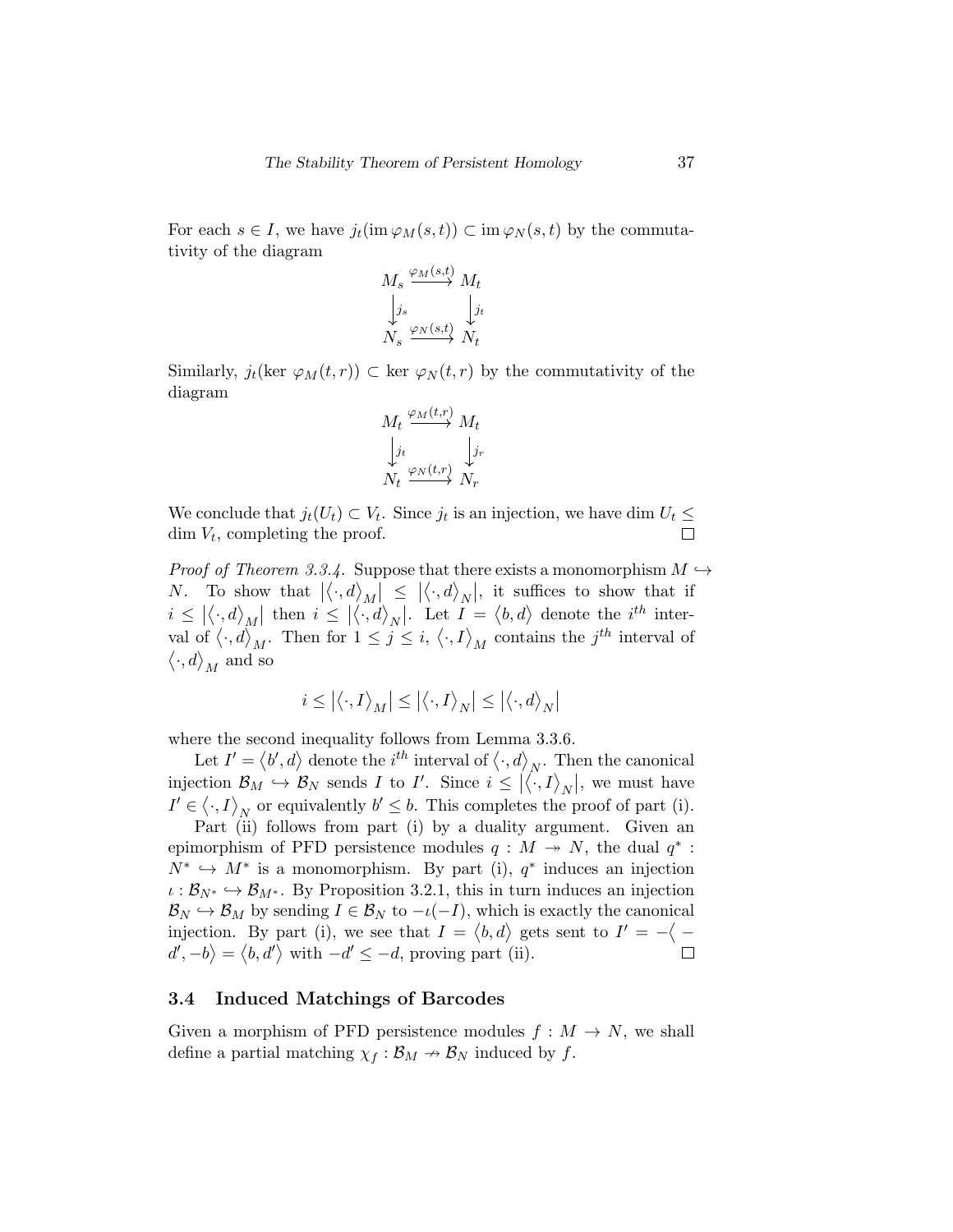We first define this partial matching for monomorphisms and epimorphisms. If  $j : M \hookrightarrow N$  is a monomorphism, then we define  $\chi_j$ :  $\mathcal{B}_M \to \mathcal{B}_N$  to be the canonical injection  $\iota : \mathcal{B}_M \to \mathcal{B}_N$  of Theorem 3.3.4(i). If  $q : M \to N$  is an epimorphism, then we define  $\chi_q : \mathcal{B}_M \to \mathcal{B}_N$ to be the inverse of the canonical injection  $\iota': \mathcal{B}_N \hookrightarrow \mathcal{B}_M$  of Theorem 3.3.4(ii) (namely the unique matching with domain im  $\iota'$  such that  $\chi_q \circ \iota' = \mathbb{1}_{\mathcal{B}_N}$ ).

In general, if  $f : M \to N$  is a morphism of PFD persistence modules, then f factors canonically as

$$
M \xrightarrow{q_f} \text{im}(f) \xrightarrow{j_f} N.
$$

We define the partial matching  $\chi_f : \mathcal{B}_M \to \mathcal{B}_N$  to be the composition  $\chi_f = \chi_{j_f} \circ \chi_{q_f}.$ 

**Proposition 3.4.1.** Let  $f : M \to N$  be a morphism of PFD persistence modules. Suppose  $\chi_f(\langle b, d \rangle) = \langle b', d' \rangle$ . Then

$$
b' \le b < d' \le d.
$$

In words, induced matchings shift the endpoints of an interval to the left.

*Proof.* By Theorem 3.3.4, we have  $\chi_{q_f}(\langle b, d \rangle) = \langle b, d' \rangle$  with  $d' \leq d$  and  $\chi_{j_f}(\langle b, d' \rangle) = \langle b', d' \rangle$  with  $b' \leq b$ . The middle inequality  $b < d'$  holds because  $\langle b, d' \rangle$  is an interval.  $\Box$ 

**Proposition 3.4.2.**  $\chi$  is functorial when restricted to the subcategory of monomorphisms of PFD persistence modules. Dually,  $\chi$  is functorial when restricted to the subcategory of epimorphisms of PFD persistence modules.

*Proof.* Let  $j_1 : M \to N$  and  $j_2 : N \to P$  be monomorphisms of PFD persistence modules. By definition,  $\chi_{j_1} : \mathcal{B}_M \to \mathcal{B}_N$  is the disjoint union of the canonical injections  $\langle \cdot, d \rangle_M \hookrightarrow \langle \cdot, d \rangle_N$ , and similarly for  $\chi_{j_2} : \mathcal{B}_N \to \mathcal{B}_P$  and  $\chi_{j_2 \circ j_1} : \mathcal{B}_M \to \mathcal{B}_P^M$ . By Remark 3.3.1, it follows that  $\chi_{j_2 \circ j_1} = \chi_{j_2} \circ \chi_{j_1}$ . Thus  $\chi$  is functorial when restricted to the subcategory of monomorphisms in  $\mathbf{vect}^{\mathbb{R}}$ .

The result for epimorphisms follows by essentially the same argument, together with the fact that the operation of reversing partial matchings is functorial. Thus  $\chi$  is functorial when restricted to the subcategory of epimorphisms in  $\mathbf{vect}^{\mathbb{R}}$ .  $\Box$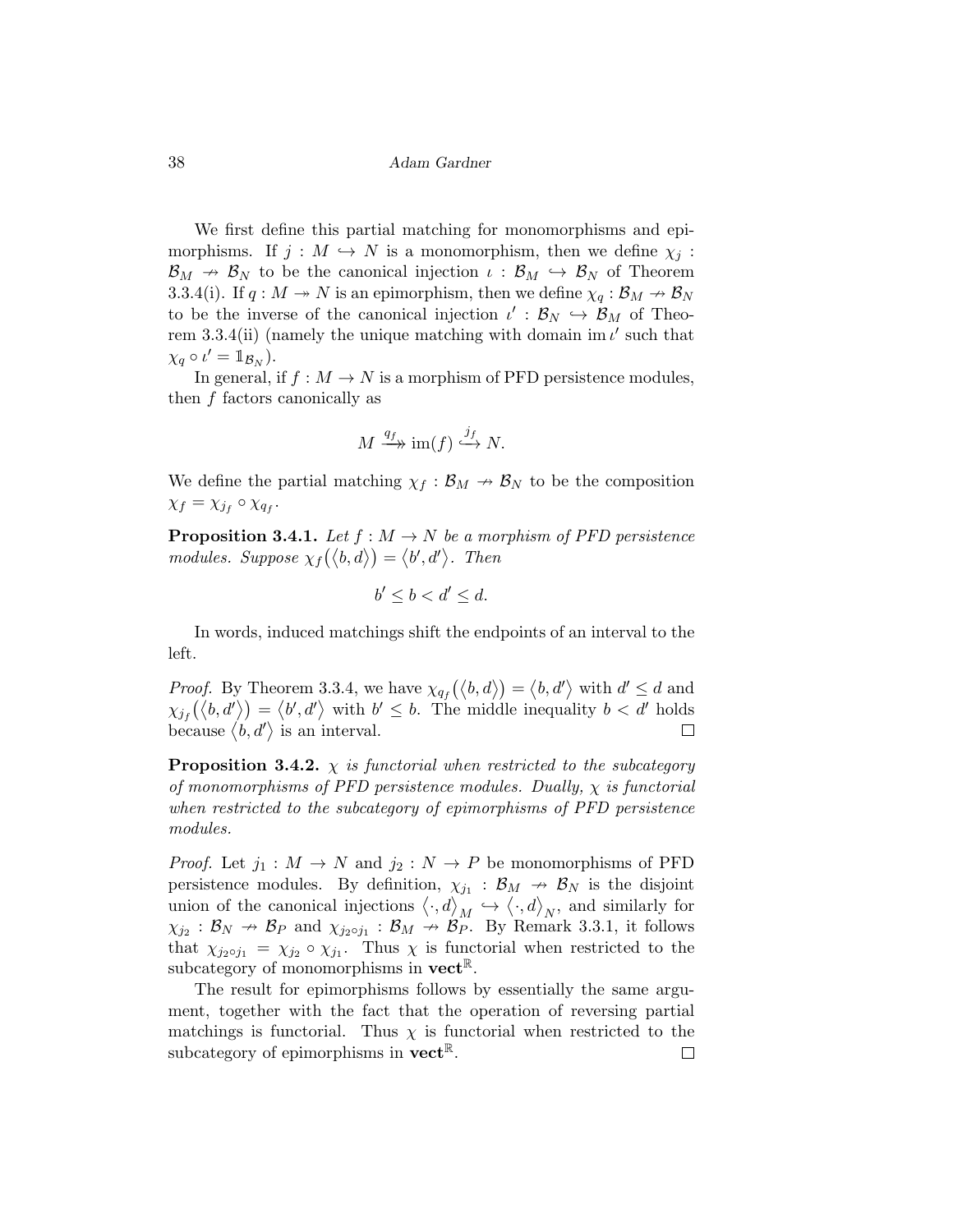For N a persistence module and  $\epsilon > 0$ , we define a submodule  $N^{\epsilon}$ of  $N$  by setting

$$
N_t^{\epsilon} = \operatorname{im} \varphi_N(t - \epsilon, t)
$$

for all  $t \in \mathbb{R}$ , with transition maps the restriction of  $\varphi_N$  to  $N^{\epsilon}$ .

Definition 3.4.3. A persistence module N is said to be  $\epsilon$ -trivial if the  $\epsilon$ -transition morphism  $\varphi_N^{\epsilon}: N \to N(\epsilon)$  is the zero morphism, or equivalently if  $N^{\epsilon} = 0$ .

**Theorem 3.4.4** (Induced Matching Theorem). Let  $f : M \to N$  be a morphism of PFD persistence modules, and suppose that  $\chi_f(\langle b, d \rangle) =$  $\langle b', d' \rangle$ . Then

- (i)  $b' \leq b < d' \leq d$ .
- (ii) If  $coker(f) = N/im(f)$  is  $\epsilon$ -trivial, then  $\mathcal{B}_N^{\epsilon} \subset im(\chi_f)$  and

$$
b' \le b \le b' + \epsilon.
$$

(iii) Dually, if  $ker(f)$  is  $\epsilon$ -trivial, then  $\mathcal{B}_M^{\epsilon} \subset dom(\chi_f)$  and

$$
d - \epsilon \le d' \le d.
$$

Proof. Part (i) is exactly Proposition 3.4.4.

Let  $N^{\epsilon}$  be as defined immediately before Definition 3.4.3, and recall that  $\mathcal{B}_N^{\epsilon}$  is the collection of intervals in  $\mathcal{B}_N$  containing a closed interval of length  $\epsilon$ . First observe that to obtain  $\mathcal{B}_{N^{\epsilon}}$ , one simply shifts the left endpoints of intervals in  $\mathcal{B}_N^{\epsilon}$  to the right by  $\epsilon$ :

$$
\mathcal{B}_{N^{\epsilon}} = \{ \langle b + \epsilon, d \rangle \mid \langle b, d \rangle \in \mathcal{B}_N^{\epsilon} \}.
$$

Next, let  $j_{\epsilon}: N^{\epsilon} \hookrightarrow N$  be the inclusion map. By the definition of  $\chi_{j_{\epsilon}}$ , we see that  $\chi_{j_{\epsilon}}(\langle b+\epsilon, d \rangle) = \langle b, d \rangle$  for every  $\langle b, d \rangle \in \mathcal{B}_{N}^{\epsilon}$  and consequently that  $\text{im}(\chi_{j_{\epsilon}}) = \mathcal{B}_{N}^{\epsilon}$ .

To prove Part (ii), suppose that coker(f) is  $\epsilon$ -trivial. Then  $N^{\epsilon} \subset$ im(f). (Indeed, this follows because  $\varphi_{\text{coker}(f)}(t-\epsilon, t) = 0$  if and only if im  $\varphi_N(t - \epsilon, t) \subset \text{im}(f_t)$ .) This implies that the following diagram commutes, where each map is the inclusion:

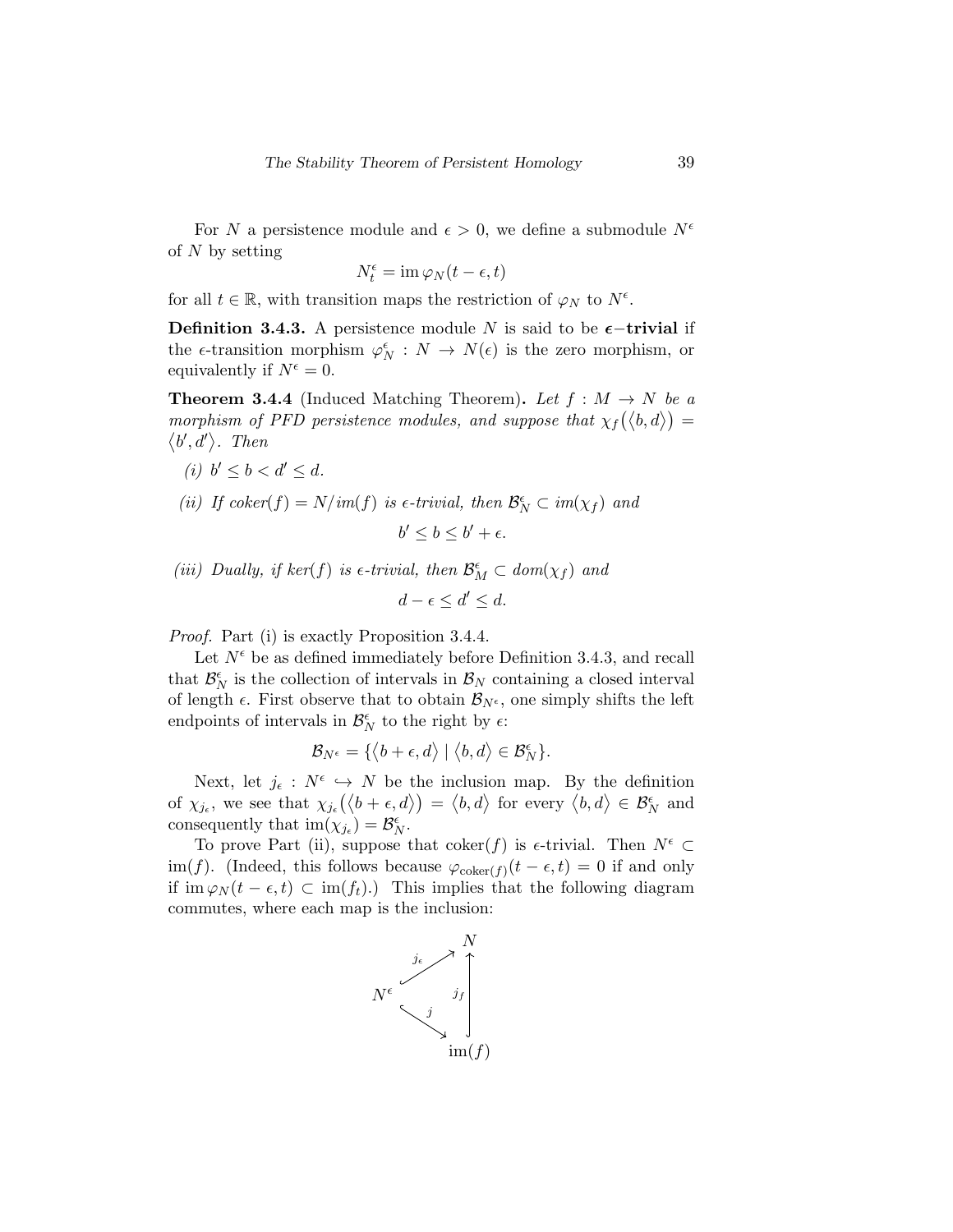By Proposition 3.4.2,  $\chi_{j_{\epsilon}} = \chi_{j_{f}} \circ \chi_{j}$ . Furthermore,  $\chi_{f} = \chi_{j_{f}} \circ \chi_{q_{f}}$  by the definition of  $\chi_f$ . Hence the following diagram commutes:



By the commutativity of the left triangle,  $\mathcal{B}_N^{\epsilon} = \text{im}(\chi_{j_{\epsilon}}) \subset \text{im}(\chi_{j_f})$ . By the definition of the induced partial matchings,  $\text{im}(\chi_{j_f}) = \text{im}(\chi_f)$  and so

$$
\mathcal{B}_N^{\epsilon} \subset \operatorname{im}(\chi_f),
$$

as claimed.

To finish the proof of Part (ii), we must show that whenever  $\chi_f(\langle b, d \rangle) =$  $\langle b', d' \rangle$  the inequality

$$
b' \le b \le b' + \epsilon
$$

holds. The lefthand inequality follows from Part (i), and the righthand inequality follows by the commutativity of the left triangle as follows. By the definition of the induced partial matching, we have  $\chi_{j_f}(\langle b, d' \rangle) =$  $\langle b', d' \rangle$ . Now  $\chi_{j_{\epsilon}}(\langle b' + \epsilon, d' \rangle) = \langle b', d' \rangle$ , so by the commutativity of the left triangle we have  $\chi_j(\langle b' + \epsilon, d' \rangle) = \langle b, d' \rangle$ . The inequality  $b \leq b' + \epsilon$ therefore follows by applying Theorem 3.3.4 to the monomorphism  $j$ :  $N^{\epsilon} \hookrightarrow N$ .

Finally, the proof of Part (ii) dualizes readily to a proof of Part (iii).  $\Box$ 

### 3.5 An Explicit Formulation of the Algebraic Stability Theorem

We shall see that the Algebraic Stability Theorem (Theorem 2.3.15 above and the stronger Theorem 3.5.2 below) follows readily from the Induced Matching Theorem (Theorem 3.4.4).

**Lemma 3.5.1.** If  $f : M \to N(\delta)$  is a  $\delta$ -interleaving morphism, then both ker(f) and coker(f) are  $2\delta$ -trivial.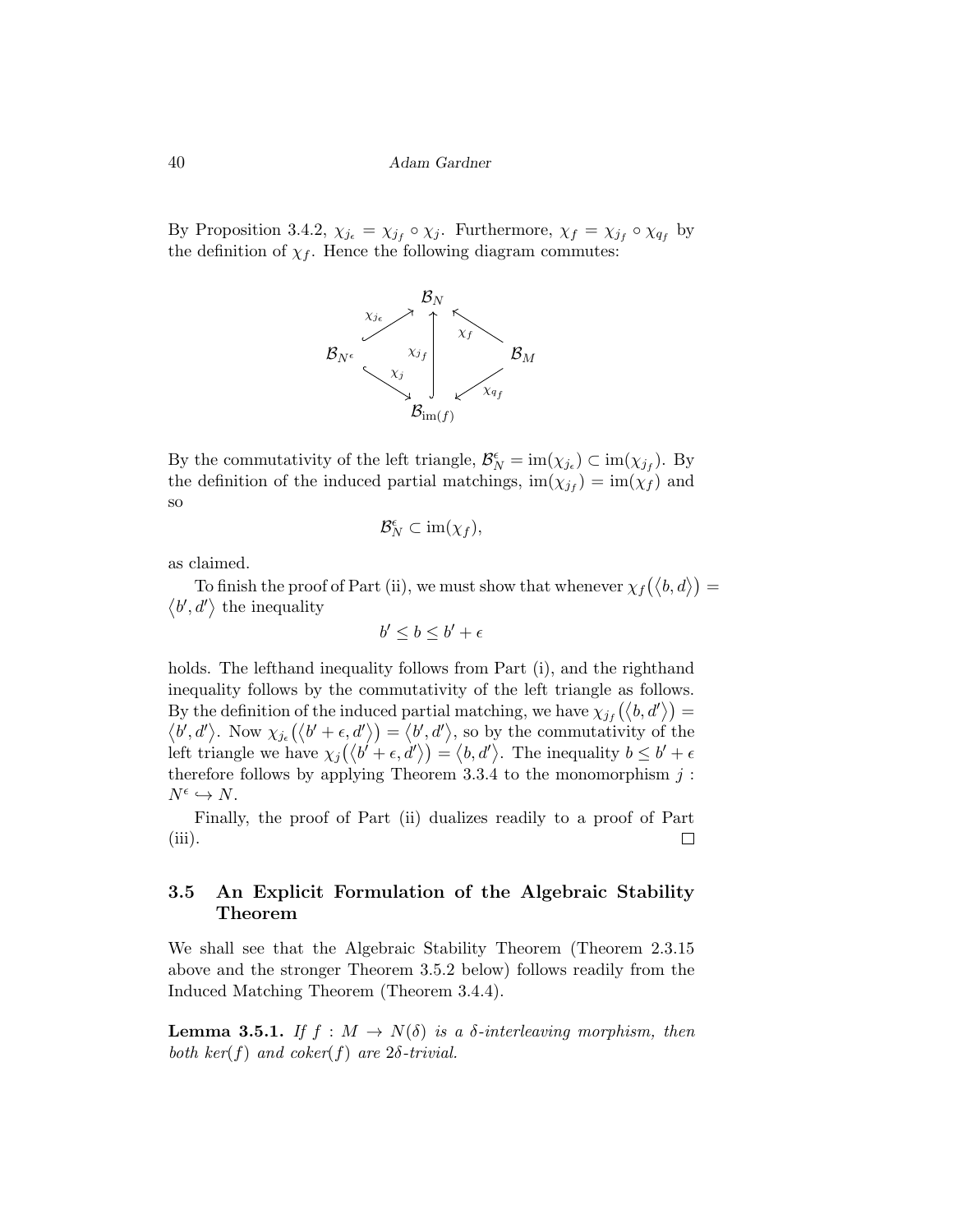*Proof.* By the definition of a  $\delta$ -interleaving, there exists a morphism  $g: N \to M(\delta)$  such that

$$
g(\delta) \circ f = \varphi_M^{2\delta}
$$

and

$$
f(\delta) \circ g = \varphi_N^{2\delta}.
$$

The first equality implies that  $\ker(f)$  is 2 $\delta$ -trivial, and the second equality implies that  $\text{coker}(f)$  is 2 $\delta$ -trivial.  $\Box$ 

For a persistence module N and  $\delta \geq 0$ , there is a bijection  $r_{\delta}$ :  $\mathcal{B}_{N(\delta)} \to \mathcal{B}_N$  given by  $r_\delta(\langle b, d \rangle) = \langle b + \delta, d + \delta \rangle$  for each interval  $\langle b, d \rangle \in$  $\mathcal{B}_{N(\delta)}.$ 

Theorem 3.5.2 (Explicit Formulation of the Algebraic Stability Theorem). If  $f : M \to N(\delta)$  is a  $\delta$ -interleaving of PFD persistence modules, then  $r_{\delta} \circ \chi_f : \mathcal{B}_M \to \mathcal{B}_N$  is a  $\delta$ -matching. In particular,

$$
d_B(\mathcal{B}_M, \mathcal{B}_N) \le d_I(M, N).
$$

*Proof.* By Lemma 3.5.1,  $\ker(f)$  and  $\operatorname{coker}(f)$  are both 2 $\delta$ -trivial. By the Induced Matching Theorem, we have that  $\mathcal{B}_M^{2\delta} \subset \text{dom}(\chi_f)$  and  $\mathcal{B}_N^{2\delta} \subset$  $\text{im}(\chi_f)$ . If  $\chi_f(\langle b, d \rangle) = \langle b', d' \rangle$ , we have that

$$
b' \le b \le b' + 2\delta \text{ and } d - 2\delta \le d' \le d,
$$

or equivalently, in terms of the endpoints of  $r_{\delta} \circ \chi_f(\langle b, d \rangle) = \langle b' + \delta, d' +$  $\delta \rangle,$ 

$$
(b' + \delta) - \delta \le b \le (b' + \delta) + \delta
$$
 and  $d - \delta \le (d' + \delta) \le d + \delta$ .

This verifies that  $r_{\delta} \circ \chi_f$  is indeed a  $\delta$ -matching.

 $\Box$ 

Combining Theorem 2.3.14 (The Converse Stability Theorem for Decomposable Persistence Modules) and 2.1.7 (every PFD persistence module is decomposable), recalling that  $d_B(\mathcal{B}_M, \mathcal{B}_N) = d_B(\mathbf{dgm}(M), \mathbf{dgm}(N))$ for persistence modules  $M$  and  $N$ , we see that the inequality of Theorem 3.5.2 is actually an equality:

Theorem 3.5.3 (The Isometry Theorem for PFD Persistence Modules). If M and N are PFD persistence modules, then

$$
d_B(\mathcal{B}_M, \mathcal{B}_N) = d_I(M, N).
$$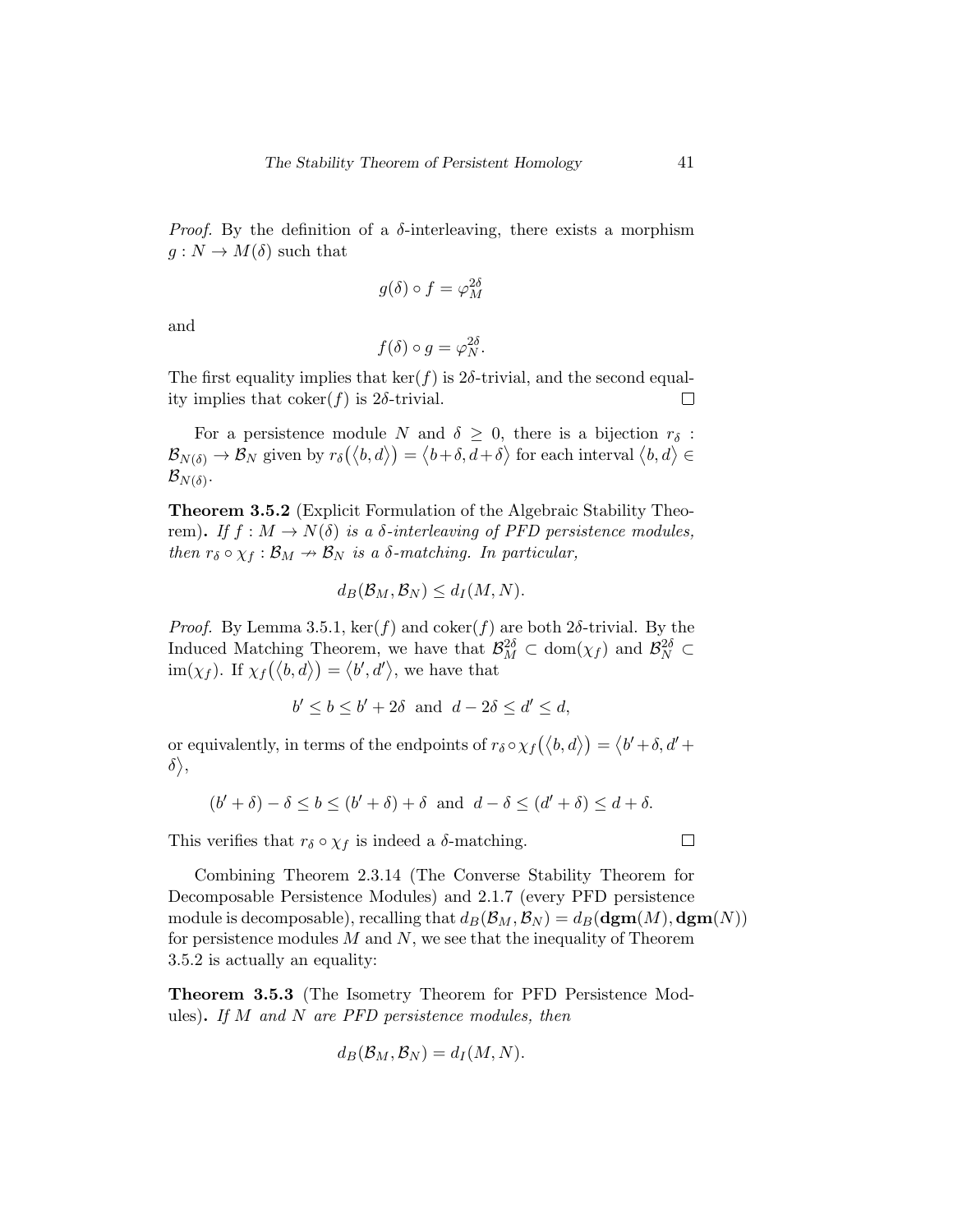This result concludes our study of persistence modules.

#### Acknowledgement

I wish to thank my supervisors Maia Fraser and Yael Karshon for their exceptional guidance and feedback during the writing of this master's project. The topic and readings were suggested by Maia Fraser and I thank her for many technical discussions, including her suggestions to make the proof of Theorem 2.1.4 more direct. I am grateful to the Canadian Institutes of Health Research (CIHR), the Natural Sciences and Engineering Research Council of Canada (NSERC) and the Social Sciences and Humanities Research Council of Canada (SSHRC) for the funding provided by their CGS-M scholarship. I appreciate the facilities and educational opportunities provided to me by University of Toronto during the completion of my master's degree.

> Adam Gardner Department of Mathematics, University of Toronto, Address, adam.gardner@mail.utoronto.ca

## References

- [1] G. Azumaya. Corrections and supplementaries to my paper concerning Krull-RemakSchmidts theorem. Nagoya Mathematical Journal, 1:117124, 1950.
- [2] U. Bauer and M. Lesnick. Induced matchings and the algebraic stability of persistence barcodes. Preprint, 2015. arXiv:1311.3681.
- [3] G. Carlsson, A. Collins, L. Guibas and A. Zomorodian. Persistence barcodes for shapes. Proceedings of the 2nd Symposium on Geometry Processing, 127138, 2004.
- [4] F. Chazal, D. C. Steiner, M. Glisse, L. Guibas, and S. Oudot. Proximity of persistence modules and their diagrams. Proceedings of the 25th Annual Symposium on Computational Geometry, 237246, ACM, 2009.
- [5] F. Chazal, V. de Silva, M. Glisse, and S. Oudot. The structure and stability of persistence modules. Preprint, 2012. arXiv:1207.3674.
- [6] D. Cohen-Steiner, H. Edelsbrunner, and J. Harer. Stability of persistence diagrams. Discrete & Computational Geometry, 37(1):103120, 2007.
- [7] W. Crawley-Boevey. Decomposition of pointwise finite-dimensional persistence modules. Preprint, 2012. arXiv:1210.0819.
- [8] H. Edelsbrunner, D. Letscher, and A. Zomorodian. Topological persistence and simplification. Discrete & Computational Geometry, 28(4):511533, 2002.